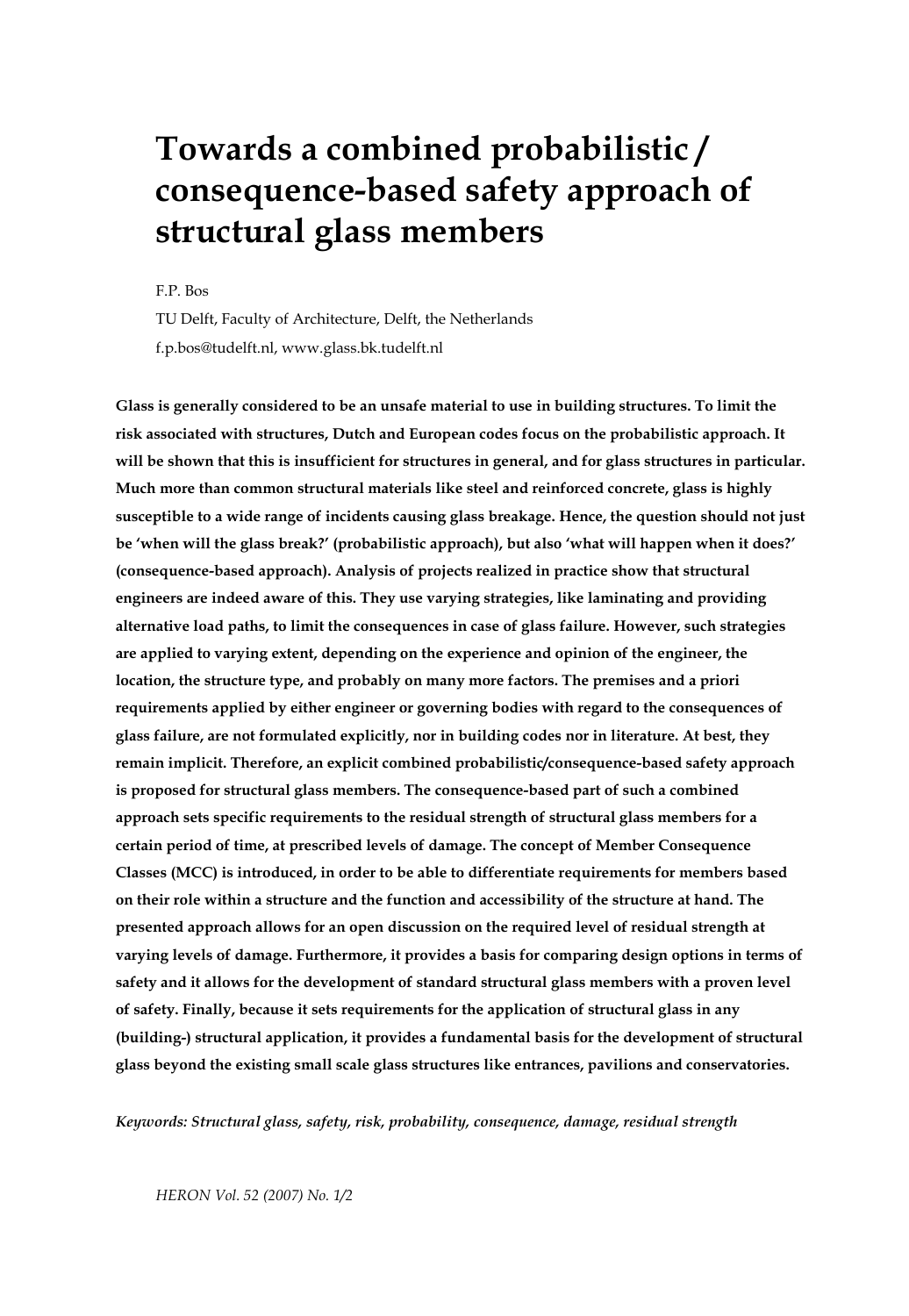### **1 Introduction: structural properties of glass**

Glass shares its unique characteristic of transparency with very few other materials. The specific aesthetic effect transparency creates, makes it a favourite material among architects, leading them to consistently push the limits of the applicability of glass. Thus, it is no wonder that there is a strong, ever increasing desire to use glass also for building structures, thereby dematerialising just that part of the building responsible for keeping it up. However, its brittle failure behavior makes glass not an obvious choice as a structural material, even though it has relevant strength and stiffness.

The brittle behavior of glass is caused by the fact that by definition (glass is an amorphous solid, [1]), it has neither a crystalline structure on molecular level, nor large side strands on the molecules which may interlock when stressed (as happens in polymers like polycarbonate). In a way, a piece of glass is just a huge continuous grid of molecules. Glass, therefore, does not yield, neither globally nor locally, making it sensitive to peak stresses that may be the result of a wide variety of causes ranging from (micro scale) surface defects to (macro scale) detailing errors. Another consequence of the molecular structure is that there is no mechanism present in glass that may stop the growth of a crack once it has started. Furthermore, glass has an extremely low impact strength. Crack growth through a piece of glass costs very little energy because it has very low surface energy. The molecular bonds are relatively weak because of the electronically polar array.

This leads to several consequences that are disadvantageous to the use of glass in building structures.

- The load at which individual pieces of glass will break, shows a large scatter (the coefficient of variation is typically 10 – 30 %, [2]).
- Glass breaks suddenly. There is no inherent warning mechanism present which might point to immanent failure.
- Glass breaks completely. Once a crack has started, usually it will not stop until it has reached the edge of the glass piece, even when the exerted amount of energy was relatively small and brief (i.e. when the exerted stress is removed).

Apart from these structurally unsafe properties, the shards into which glass will break have such sharp edges that they will pose an immediate risk to the personal safety of people. Further considerations on this aspect, however, fall outside the scope of this article, which focuses on structural safety. The specific material behavior of glass calls for special attention to guarantee structural safety.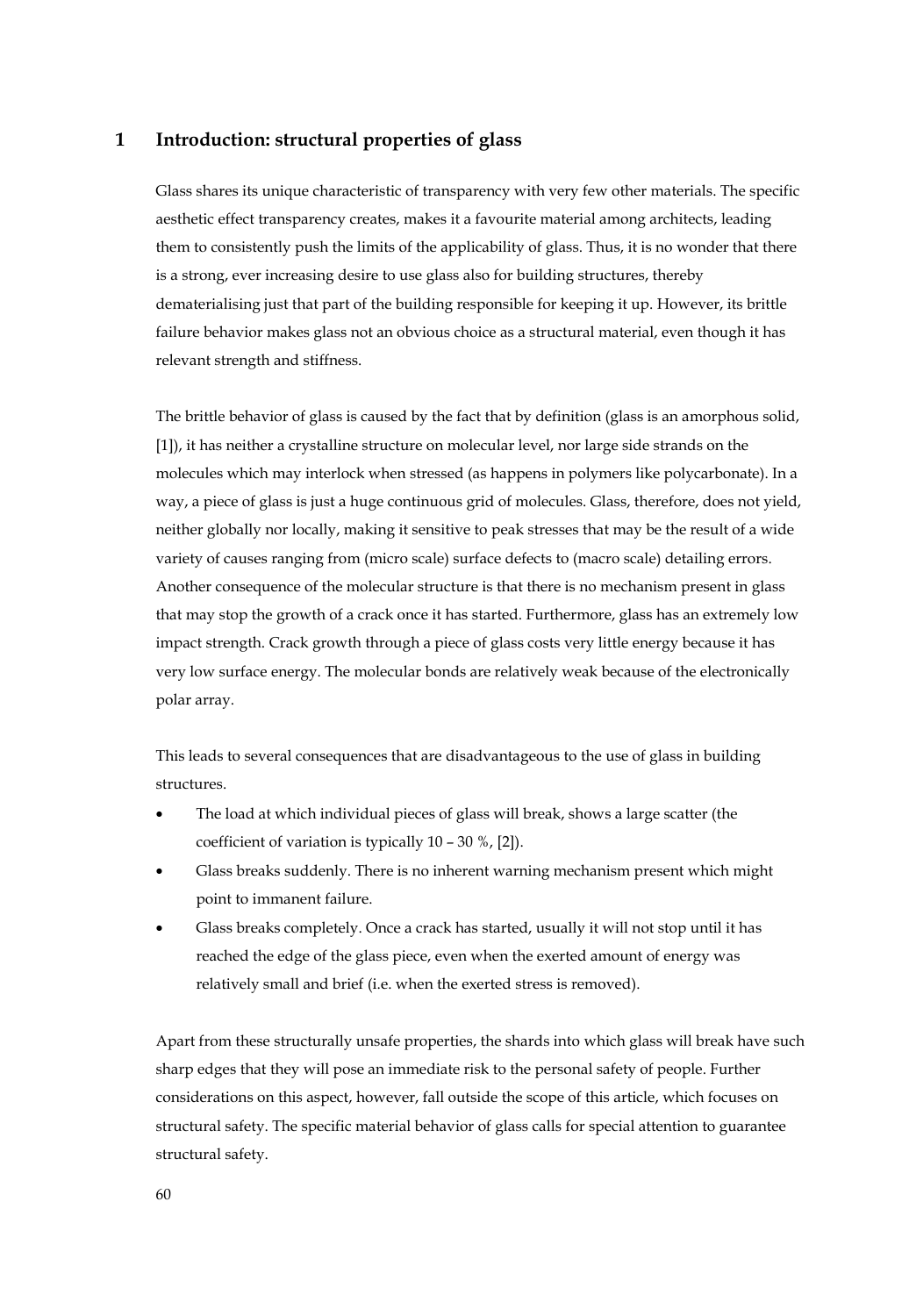#### **2 Safety approach in structural engineering codes**

The concepts 'safe' and 'safety' can have a very broad meaning. Generally speaking, a piece of engineering is considered to be safe when it is unlikely that it will cause serious damage or injury. To quantify safety, the notion of risk has been introduced, popularly defined as the product of probability and consequence, eq. (1). In reality, the correct mathematical formulation is more complex, [3], as it may involve the law of total probability, eq. (2).

Nevertheless, (1) suffices for the argument presented in this paper. It clearly points out that risk is basically dependent on two components: the probability that something will happen and the consequence when it does. Thus, risk can be lowered by decreasing either or both of these components.

$$
R_F = C_F \cdot P_F
$$
  
\n
$$
R_F = \sum P\{H_i\} P\{F|H_i\} C_{F_i}
$$
\n(1)

With:  $R_F$  = risk associated with the failure of a piece of engineering;  $P_F$  = probability of a failure event;  $C_F$  = the consequence of a failure event;  $H_i$  = Occurrence of situation *i*;  $F =$  Occurrence of failure event.

#### *2.1 Codes on the general basis of design of building structures*

*i*

The basic requirements towards building structures in the Netherlands are defined in the NEN 6700 [4]. In this code, the maximum failure probability is limited primarily by requiring a structure to meet a minimum reliability index  $\beta$ , which is defined as the probability that an ultimate limit state or a serviceability limit state is exceeded during the reference life time of the structure (clauses 5.3.1 and 5.3.2). The required reliability index  $\beta$  is dependent on the safety class into which the structure can be categorized. The safety class is determined by the consequences of collapse of the structure in question. The higher the safety class, the higher the required value for β (note that a high value of β coincides with a low failure probability). Thus, this is a requirement towards the probability component of the risk function (1), the value of which is dependent on the consequence component that is considered a given. Whether a structure meets the reliability requirement can be determined on four levels of probabilistic analysis, ranging from deterministic to fully probabilistic. The semi-probabilistic method which uses partial factors to account for uncertainty around variables is the minimum level of probabilistic analysis allowed by the NEN 6700, and the one most often used.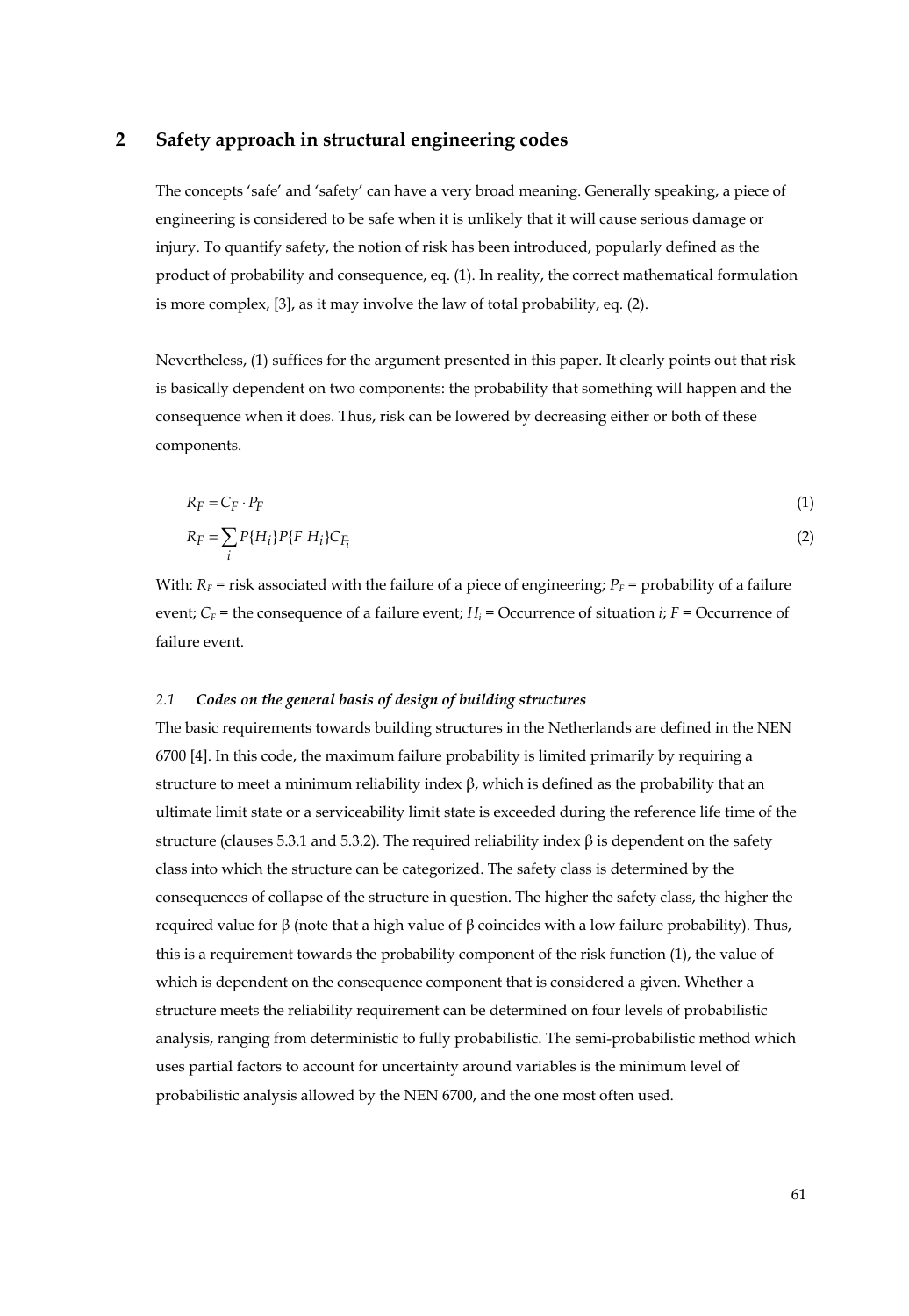The NEN 6700, in clause 5.3.3, also states that collapse of a single component should not lead to excessive damage. It specifies that damage should remain localized after collapse of a part of the structure and that essential parts of the main load bearing structure should have an extremely small probability of collapse by taking preventive measures and paying specific attention to the quality of the design and construction process. Thus, this clause pays attention to the consequence aspects of risk. Independent of the probability of the occurrence of a failure, it sets limits to the acceptable consequences of such a failure. It requires design measures to achieve this, rather than adjusting stress levels by changing (section) dimensions. However, this formulation remains quite general as well as qualitative rather than quantitative.

To check whether a structure meets the reliability requirements, extensive rules are laid down in NEN 6702 [5], which defines the actions on structures, and several material codes, giving rules of how to check a designed structure against those actions. This method of checking occurring stresses against material strength is primarily a probabilistic one. The material codes also contain requirements related to the consequence aspect of risk, but they are usually not clearly recognizable as such. They turn up as design or detailing rules that aim at allowing the supposed plastic behavior of a material to actually develop and, by doing so, avoiding brittle failure. However, besides the general requirements formulated in clause 5.3.3 in NEN 6700, the background to these rules is unclear and the desired behavior not explicitly formulated. It is therefore questionable if they are consistent, especially when considering different materials.

At the moment, the Dutch codes coexist with codes that have been developed in European context by the CEN. Basic requirements towards building structures are formulated in NEN-EN 1990 [6]. This code sets requirements to the reliability of structures similar to those in the NEN 6700. With regard to the consequences of failures, the NEN-EN 1990 is more extensive. In 4(P) under clause 2.1, it is stated that a structure should not be disproportionately damaged by explosion, impact or human error. Identifying human error as a cause of damage is important because it is virtually impossible to describe by probabilistic means. Not only is there not enough data available, it is also unlikely that the effects of human error would fit a known statistical distribution – even though there may be some consistency in the mistakes we make. Sub clause 5(P) names several strategies that can be deployed to limit or avoid potential damage. Avoiding as far as possible structural systems that can collapse without warning is one of them.

Although being more specific than the Dutch codes, these requirements are still quite generally formulated. However, part 7 of Eurocode 1 (NEN-EN 1991-1-7, [7]), deals with the structural resistance both to identified accidental actions, like vehicle impact and explosions, and unspecified failure causes in detail. Especially the acceptance in the code that 'unspecified failure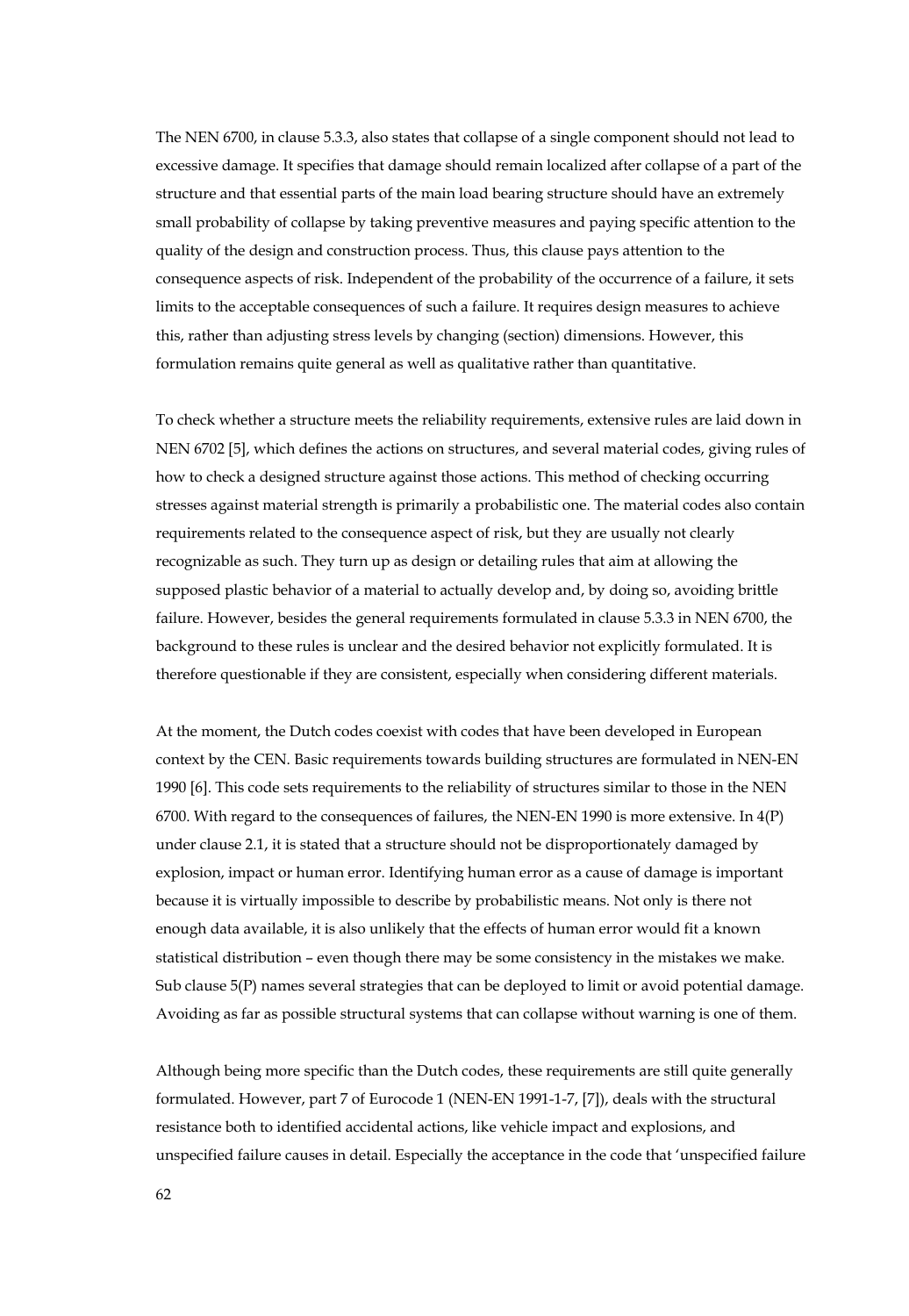causes' may occur, is important because it calls for a consequence based safety approach. And indeed, clause 3.3 of NEN-EN 1991-1-7 describes strategies to be applied to the design of building structures in order to limit the extent of localised failure of whatever cause: key structural elements should be designed to withstand a (large) accidental action, and the structure should be designed in a way that failure of a local member will not endanger the stability of the structure of a significant part of it. Design and detailing rules should provide an acceptable robustness for the structure.

The informative annex A of NEN-EN 1991-1-7 gives a guideline to design for consequences of localised failure in buildings from an unspecified cause. It categorizes building types into consequence classes (CC) CC1, CC2a, CC2b and CC3, depending on the severity in case of collapse (1 is low consequence, 3 is high consequence). The extent of the measures that should be taken to avoid disproportionate collapse are dependent on consequence class and range from no further measures (CC1), to a complete systematic risk assessment (CC3). Off course, it can be debated what amount of damage can be accepted, and when damage will be 'disproportionate'. NEN-EN 1991-1-7 proposes a limit of 15% of the floor area or 100 m2, whichever is smaller, of localised damage caused by failure of a structural column on each of the two adjacent storeys. It furthermore provides guidelines for horizontal and vertical structural tyings to ensure the robustness of the structure.

The quantitative requirements with regard to the consequence of a local failure are still relatively limited compared to all requirements regarding the probability of a failure. Nonetheless, contrary to the Dutch codes, the European codes provide more explicit general requirements on how those consequence related requirements should be met. However, it should be noted that both general requirements in the NEN-EN 1990 and the rules and guidelines in NEN-EN 1991-1- 7 focus on the (complete) structure.

#### *2.2 Structural glass codes*

At the moment of writing, there is no definite Dutch code on the structural use of glass. Of the NEN 2608 series, only part 1 [8], dealing with wind loading on vertical glazing, has been accepted. Several provisional versions of part 2 [9] (wind loading, snow and self weight on nonvertically installed glass) have been published. A definitive version of NEN 2608-2 is scheduled for mid-2007. Parts 3 and 4, concerning specific loads on non-vertical glazing accessible for maintenance and glass separations for floors respectively, are still in preparation. The scope of NEN 2608-2 excludes glass in primary load carrying applications (like beams and columns) and even in floors. Nevertheless, it usually serves as a starting point to evaluate glass structures because of a lack of a material code for glass in structural applications.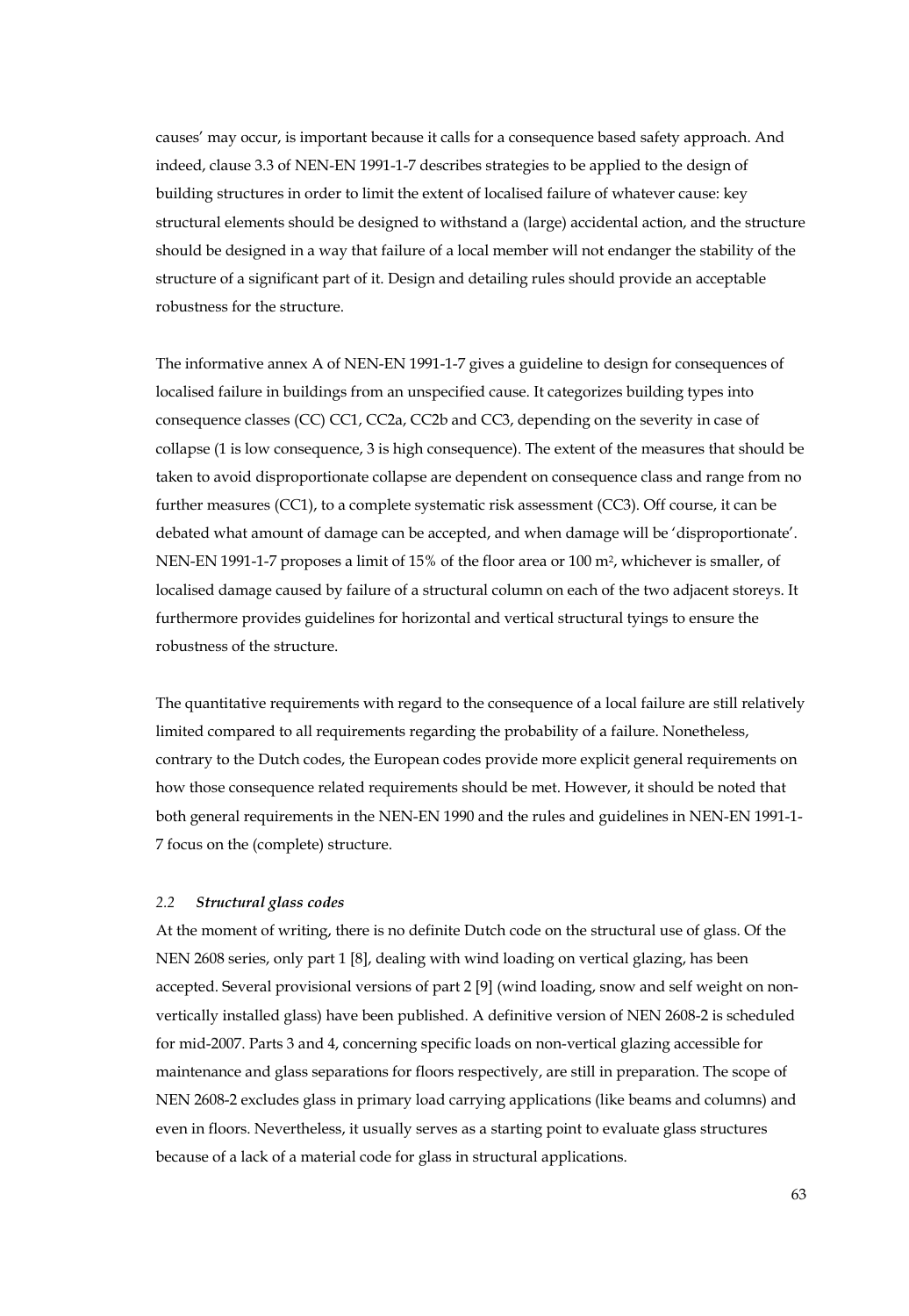To check whether a non-vertical glazing meets the structural requirements, NEN 2608-2 only requires a stress check as eq. (3). Furthermore, it provides rules to calculate the maximum bending tensile stress and the bending tensile strength of the glazing. But it does not specify any requirements with regard to the consequence of a failure.

$$
\sigma_{i,d} \le f_{mt;u,d} \tag{3}
$$

On European level, a provisional code for structural glass, the NEN-EN 13474, has been circulating for 8 years but was withdrawn early 2007. This code had a wider scope than the NEN 2608-2. In principle, it was applicable to all glazing required to resist actions according to NEN-EN 1991-2 that are acting normal to the surface. This effectively ruled out beams and columns. As the NEN 2608-2, the NEN-EN 13474 focused on checking the design stress against the bending tensile strength of the glass. However, it did not completely ignore the consequence component of risk because it stated in clause 5.1 that breakage of the glazing should not result in further damage if the glazing is part of the 'supporting structure'. However, how this general remark was to be interpreted was not elaborated further.

The German structural glass code DIN 18008 [10], of which a provisional version has been published in March 2006, appears to be the first to extensively treat the consequence aspect, by requiring glazing structures not only to be able to carry actions on it during its reference life time with a certain level of probability but also demanding sufficient residual strength (Resttragfähigkeit) for certain structures or installation situations. It therefore defines residual strength as the capacity of a glazed construction to remain sufficiently stable in case of glass breakage. It rightfully states that this can not be realized by applying a safety factor as this would influence the probability of failure, not the consequences, should one occur.

Thus, from the analysis of the safety approach concerning structural glass in Dutch, European, and German codes, it may be concluded that:

- Within the Dutch general structural codes, there is a focus on the probability aspect, although NEN 6700 gives some general requirements to the consequence aspect. Consequence based requirements return in the codes as detailing rules, aiming at allowing the plasticity of the common structural materials to actually develop. Their background remains unclear.
- The European general structural codes follow a combined probabilistic/consequencebased approach. More or less specific requirements with regard to post-incident behavior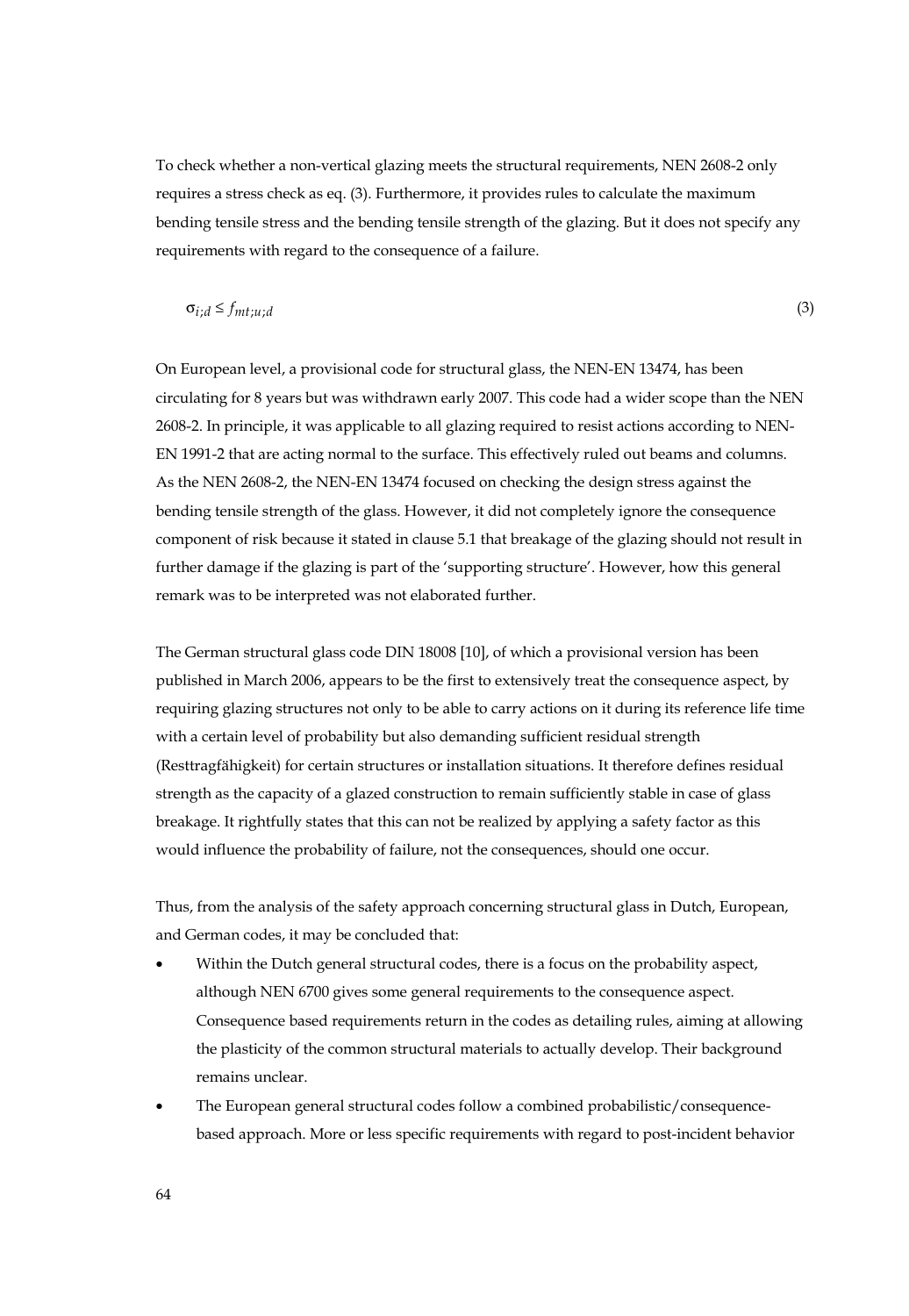are formulated and strategies are proposed to obtain the required behavior. However, this is limited to the structural level, i.e. only the consequences of incident on the complete structure are being tied to rules. The material codes provide detailing rules similar to the Dutch ones.

- The only existing Dutch (provisional) structural glass code is limited in scope, and only requires a stress check. Thus, it only pays heed to the probability aspect of risk.
- The European provisional glass code has been withdrawn. It was also limited in scope, although not as narrow as the Dutch one. It required a stress check and gave some very generally formulated requirements concerning limitation of consequence of individual glass pane failure. However, it lacked specific a priori requirements. The requirements of 1990 and 1991-1-7 were not directly applicable because they are more directed towards structure level. Furthermore, there were no real strategies given how to fulfill consequence requirements.
- The German provisional structural glass code seems to be the first to explicitly introduce consequence-related requirements by requiring residual strength in case of glass breakage.

Thus, in the codes relevant to structural glass, there has been an emphasis on the probability component of the risk function. Recent developments show a growing interest in the consequence component, which has been underexposed until now.

# **3 Limits to a probabilistic approach**

Although the probabilistic approach is a powerful tool in assessing and minimizing the risk of structures, it has its limits. For a full probabilistic analysis, it would be required that all relevant data concerning structural properties (e.g. material composition, material quality, geometry) and actions on that structure (self weight, static, semi-static, dynamic, shock/impact) are known, so that they can be described statistically. Usually, this is impossible. In practice, this is solved by using approximations and estimations based experience from the past and (limited) research. For common structural materials with a constant quality over large periods of time, well known behavior and extensive experience by people working with them combined with common static or semi-static actions, these approximations will work quite well. In structural engineering codes, the focus is on those kinds of actions, combined with a check of more infrequent actions like impacts of which the force can still be relatively well be assessed.

The reliability of a structure is often expressed as the probability of 1 in *n* years that the structure will fail. Such a formulation has a deceivingly tangible ring to it. But it is a theoretical reliability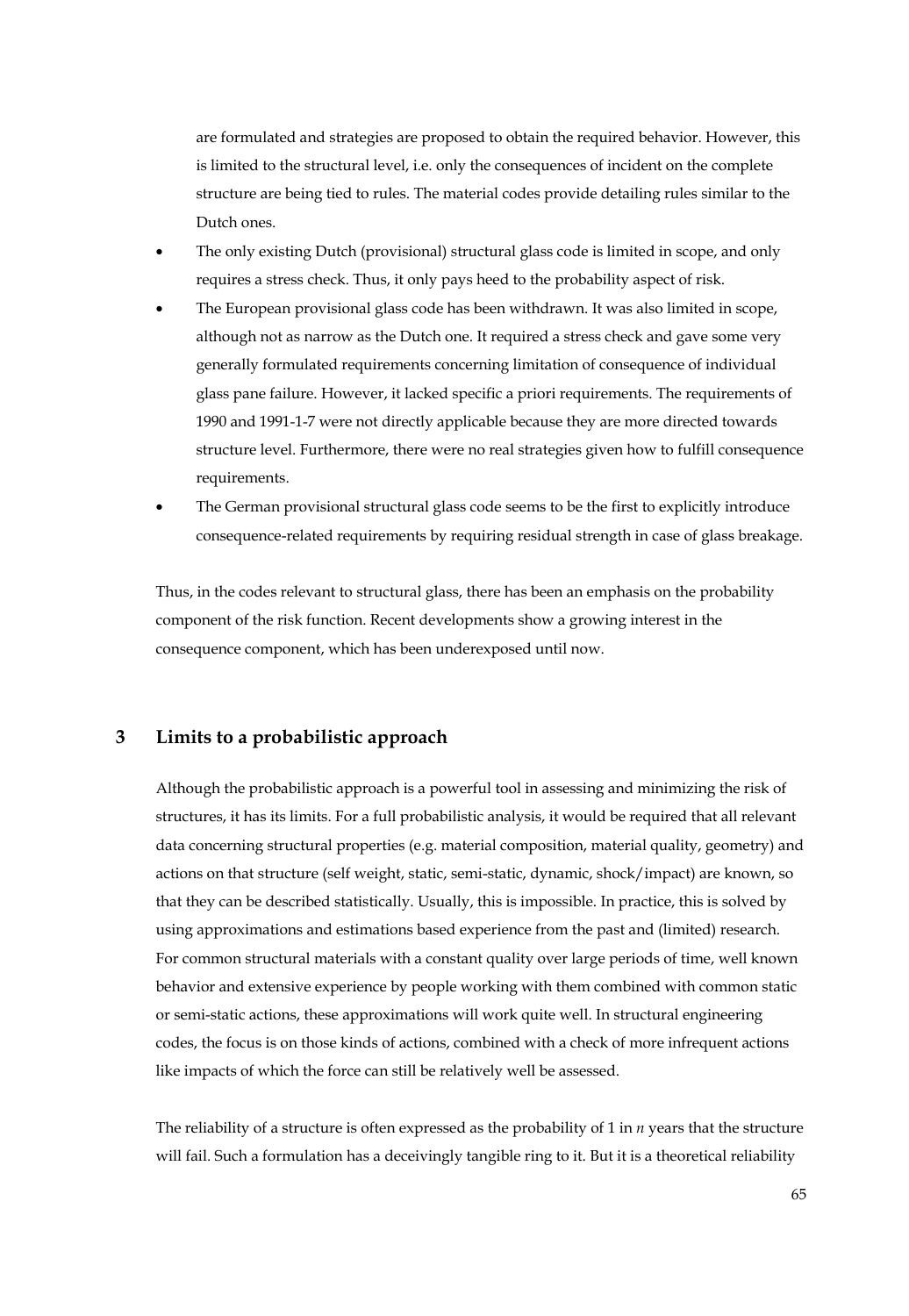that bears no immediate relation with a real failure probability, not only because of the approximations used in the probabilistic analysis and the assumption that they will remain valid throughout the reference life time, but even more so because in reality, failures are hardly ever caused by those actions applied in present probability analysis [11]. Instead, failure can be caused by a number of different deficiencies and errors, many of which are not even inside the domain of the structural engineer. Technical errors may be a lack of consideration for tolerances, design errors in structural details, unanticipated loading or insufficient stability during construction and a lack of communication between designer and builder [11]. However, the prevailing political, financial, scientific, professional and industrial conditions may have an overriding effect [12]. Especially financial pressure can cause errors to be made and warning signals to be ignored. Also, organisational failures may cause information not to arrive at the right person [13]. Actual failure is usually not caused by a single error but the consequence of a conjunction of multiple deficiencies. Such failure causes are practically impossible to describe statistically. Hence, the calculated reliability of a structure is useful to compare structural designs with each other and to a theoretically allowable level of risk, but has limited meaning in terms of real risk.

When using common structural materials, there is a margin between failure and collapse. Failure relates to a loss of structural, practical, aesthetical or other function, while collapse is the tumbling down of (part of) the structure. This is a distinction that is not explicitly made in the codes. In common structural materials like steel and reinforced concrete, local failure and overall collapse do not coincide upon overloading. This is most clearly illustrated by steel. In stress checks, the yield strength of steel is used. Thus, a steel member is considered to have failed (i.e. have reached it ultimate limit state) when it yields, although local yielding may occasionally be accepted as a settling mechanism. However, collapse will not occur until the ultimate (tensile) stress is reached. Depending on the steel quality and the (detail) design, the ultimate strength of steel may range from 100 to 150 % of the yield strength. Even if the nominal yield strength is exceeded (failure), the consequences will most likely remain limited because of this reserve. Similar observations, though not as obvious, hold for reinforced concrete because it also heavily relies on the plastic behavior of steel.

This means there is a considerable safety in steel structures that stems from the difference between failure and collapse, which implicitly constitutes the consequence limitation on member level in a steel structure. Because of it, steel structures constructed according to NEN-EN 1991-1-7 and the Eurocode Steel posses a double redundancy, both on member level and level of the complete structure (Table 1).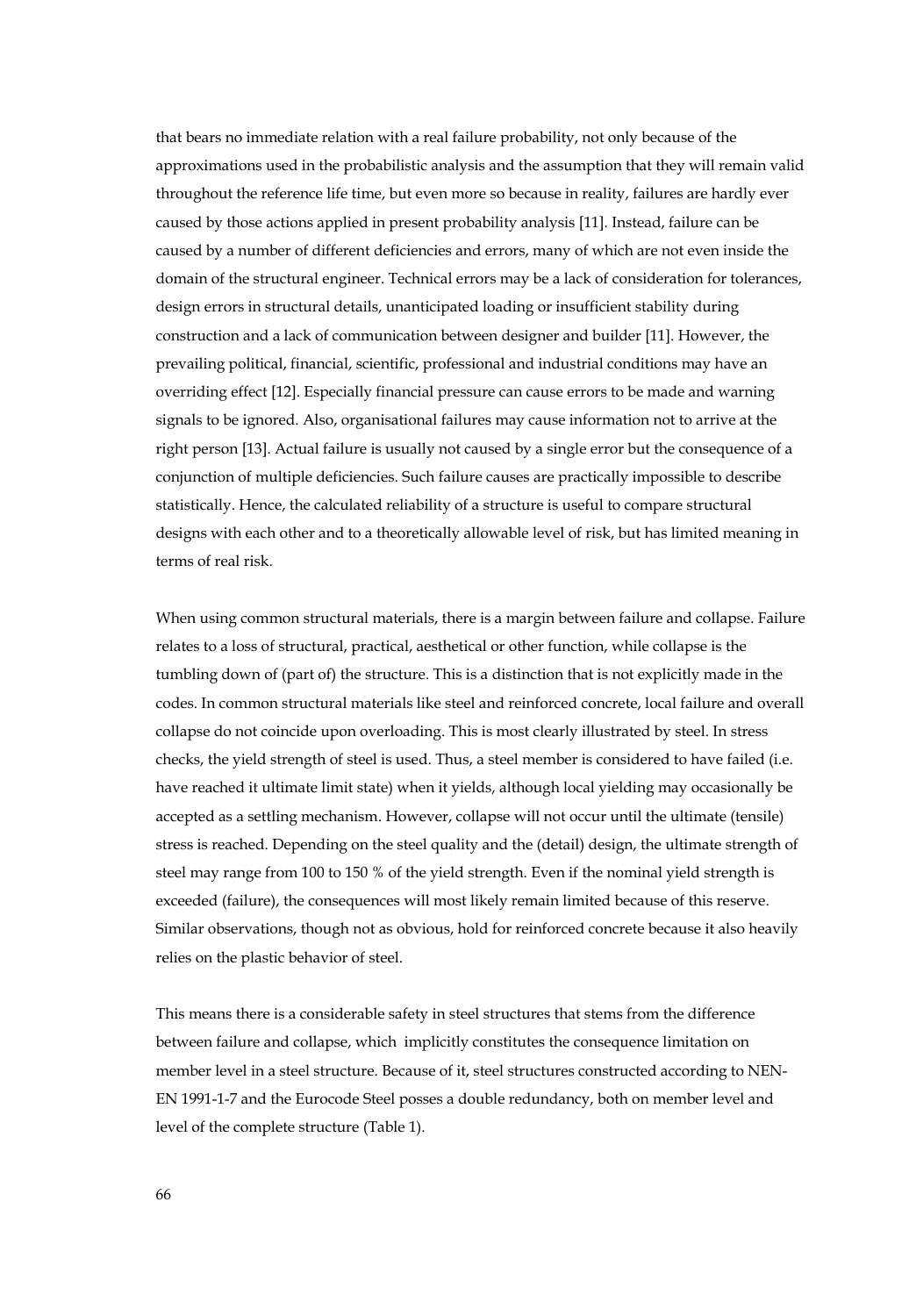| Level $\rightarrow$            |                                         |                                      |  |  |  |
|--------------------------------|-----------------------------------------|--------------------------------------|--|--|--|
| $\blacktriangleright$ Approach | Individual member                       | Structure                            |  |  |  |
| Probabilistic                  | Explicit reliability (probability of    | Explicit reliability (probability of |  |  |  |
|                                | exceeding uls)                          | exceeding uls)                       |  |  |  |
| Consequence-                   | Implicit redundancy through material    | Explicit redundancy through          |  |  |  |
| based                          | behavior (implied in design rules that  | requirements in NEN-EN 1991-1-       |  |  |  |
|                                | aim at allowing plasticity to develop). | 7.                                   |  |  |  |

*Table 1: Safety strategies in a steel structure.*

The importance of making explicit this difference between failure and collapse is that the material behavior of glass is such that, contrary to steel, failure does coincide with collapse. Therefore, the implicit redundancy on member level present in steel structures, disappears in glass structures (Table 2). NEN 2608-2 formulates no requirements and NEN-EN 13474 only formulates a very general requirement. Only DIN 18008-1 seems to discern this problem by requiring residual strength in case of glass breakage.

| Level $\rightarrow$            |                                           |                                   |  |
|--------------------------------|-------------------------------------------|-----------------------------------|--|
| $\blacktriangleright$ Approach | Individual member                         | Structure                         |  |
| Probabilistic                  | Explicit reliability (chance of exceeding | Explicit reliability (probability |  |
|                                | uls)                                      | of exceeding uls)                 |  |
| Consequence-                   | No redundancy through material            | Explicit redundancy through       |  |
| based                          | behavior.                                 | requirements in NEN-EN            |  |
|                                |                                           | 1991-1-7.                         |  |

*Table 2: Safety strategies in a glass structure.*

To this observation it should furthermore be added that glass, due to its material properties, is much more than common structural materials, susceptible to all kinds of incidental actions, deficiencies and errors that are hard/impossible to describe statistically. Failure causes (and thus collapse) can include [14, 15]: detailing errors (causing stress concentrations), construction and handling errors, product errors, alkaline degradation, stress corrosion, nickel sulphide inclusions, thermal stress, fire, impact (soft body or hard body), and scratching.

This, together with the absence of material based redundancy behavior makes it extremely important to explicitly consider the consequence component at member level of the risk associated with glass structures. It is remarkable that such considerations are not only absent in most structural glass codes, but also hardly ever explicitly formulated in scientific literature concerning structural glass. Nevertheless, from structural glass projects realised in practice, it is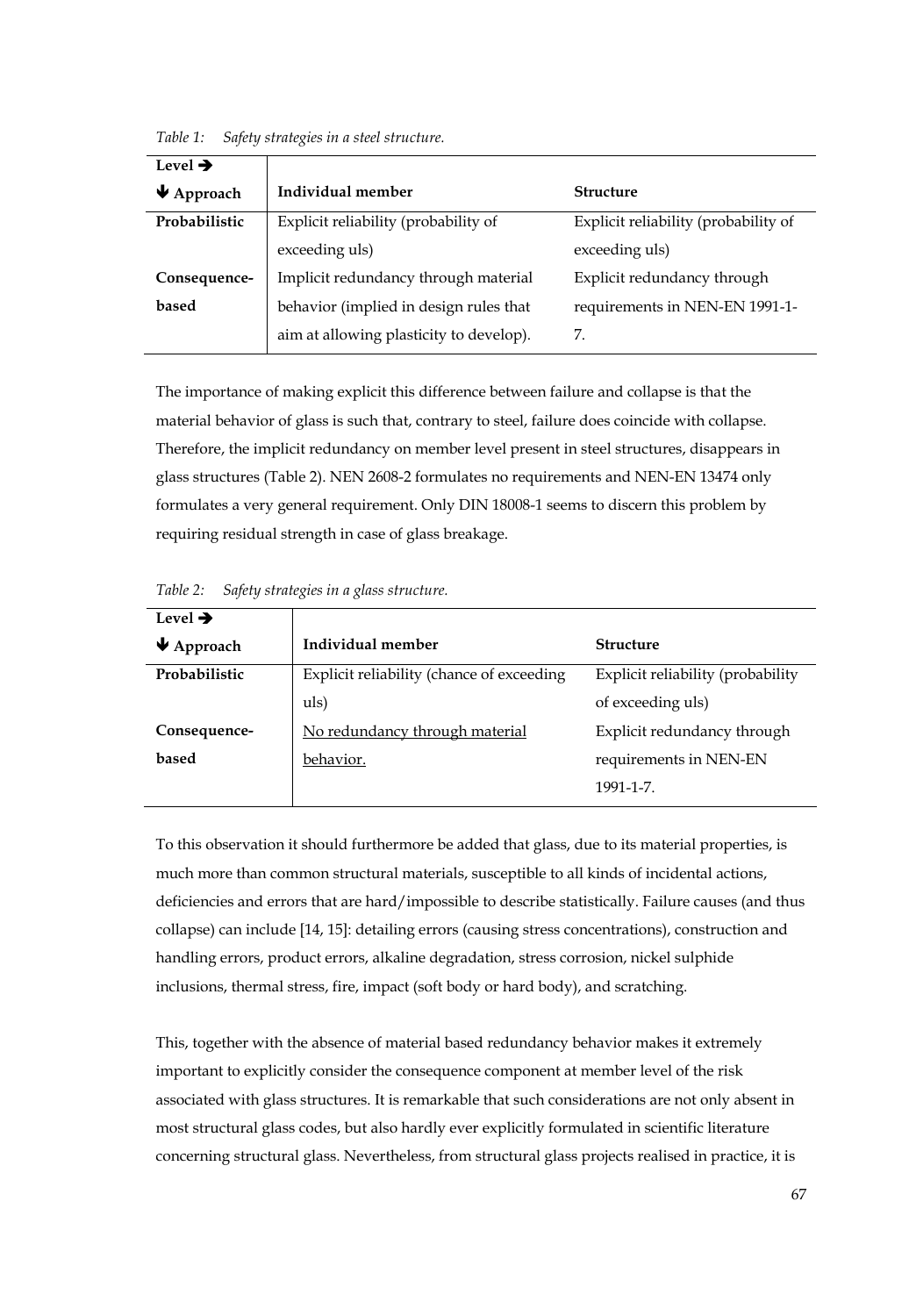immediately clear that engineers indeed do recognize the dangers of immediate collapse upon failure, and adjust there designs in ways to avoid this.

# **4 Safety approach in structural glass projects**

Combining single glass plies into multiply laminates with adhesive interlayers is the single most important strategy applied in practice to avoid sudden collapse of a structural glass member. The basic argument behind the application of this technique is that if one ply breaks through whatever cause, the remaining ply/plies will still be able to carry a certain load while simultaneously ensuring that the glass shards will stick to the laminate, thus avoiding personal injuries. But beyond this basic and valid argument, a number of questions arise, such as:

- how many layers should be used?
- should there be reckoned with failure of a single glass ply or of multiple plies or perhaps even of the entire glass section?
- what action should be reckoned with after failure / what should be the strength of the remaining ply/plies?
- should the glass be prestressed?
- what kind of interlayer should be used?

These questions are answered differently in different projects. And it is unclear on what grounds decisions are being made. Although literature on glass projects usually describes the chosen solution, the argument behind such choices is often partly or completely omitted. The number of layers of glass can vary between two and more then ten in a section. Applying three layers is probably most common. In some projects, only breakage of one ply is considered, while in others breakage of at least the two outer plies is taken into account. Such assessment is highly dependent on the accessibility of the structural member. Failure of the complete section is not usually thought to be realistic, but in some projects it is being reckoned with. Also regarding the action on the member after failure, approaches differ significantly. While in some projects, carrying the self weight of the member is enough as alternative load paths are activated, in others the actions belonging to the serviceability limit state are considered for the post-failure situation, but reckoning with the full ultimate limit state action is also not uncommon. Off course, such considerations are of prime importance to the amount of material that is being used.

Thermally prestressing glass is in itself not a strategy to improve the post-failure behavior. Instead, it influences the probability of failure. Prestressed glass is less sensitive to a number of failure causes (surface impact, thermal stress, general loading), while being more sensitive to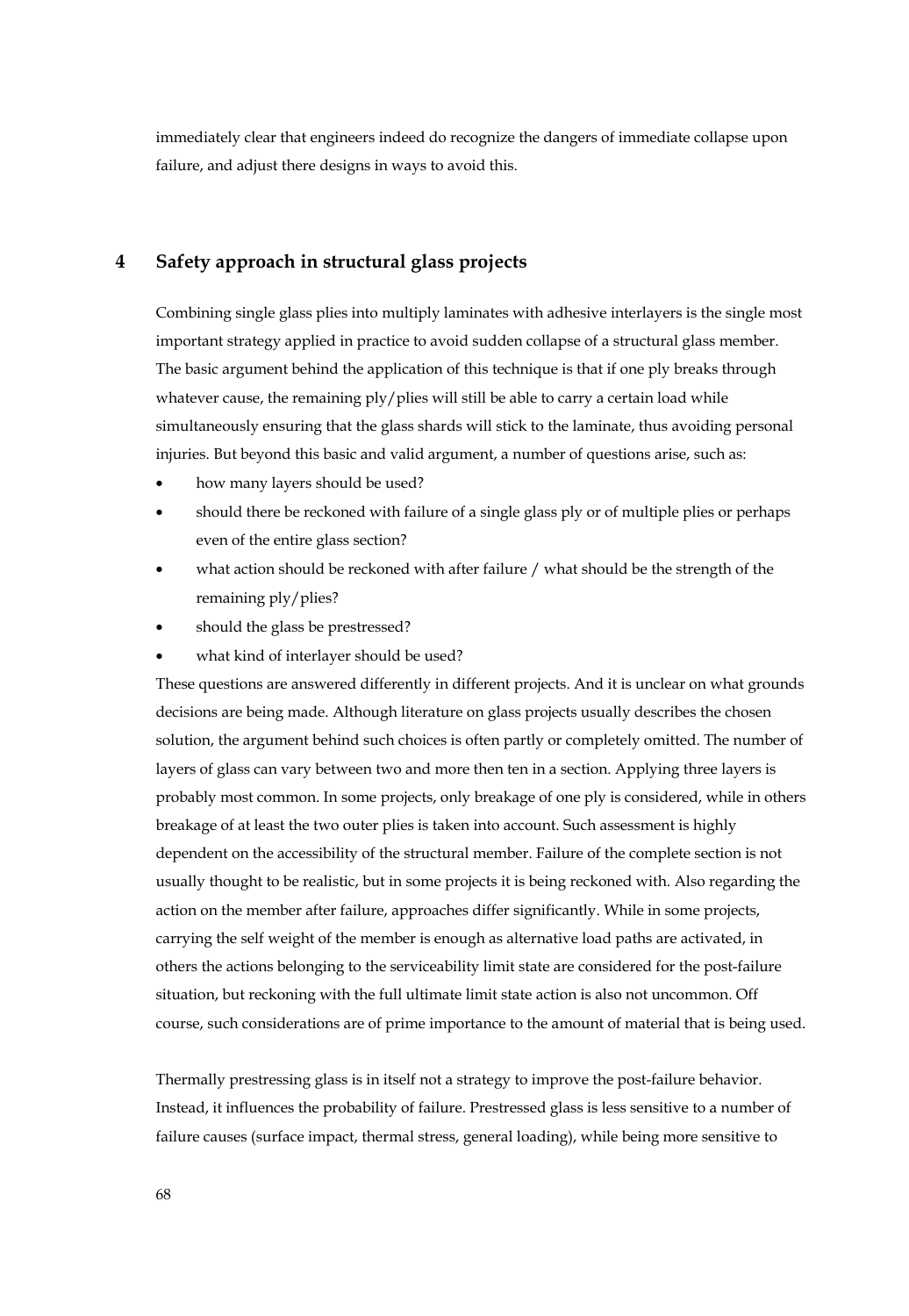some others (hitting on the edge, nickel sulfide inclusions). Fully prestressed glass (thermally toughened) has significantly worse post-failure behavior than semi-prestressed (heat strengthened) or annealed glass, because of its breakage pattern into very small fragments. Thus, an optimum has to be found between initial resistance to failure causes and post-failure behavior. Again, the chosen solutions in practice vary significantly.

Perhaps the most important parameter when determining the post-failure behavior of a laminate glass member is the choice for the kind of interlayer. Resins have the practical advantage of being able to fill wide cavities, but their strength is so low, that a resin laminated member will collapse under its self weight if all glass plies break. The most commonly used interlayer, PVB foil, has better structural properties but it is still so soft that it will deform enormously when all glass in the laminate has been broken. This may cause such an element to sag out of its supports, to be torn under its self weight or to be cut by the glass fragments it is holding together. Especially when combined with thermally toughened glass, PVB provides very little post-failure strength when the complete glass section breaks. New ionoplast interlayer foils like Sentry Glass Plus from DuPont, provide much higher strength and stiffness, and are thus able to keep carrying significant loads even after breakage of the complete glass section [16]. However, stability problems may occur when such a stiff thin foil is loaded in a way other than membrane action. Occasionally, laminates in which layers of transparent polymers like PMMA were included, have been applied [17]. Off course, such laminates may provide significant post-failure strength, depending on strength of the polymer.

Another strategy to obtain post-failure strength is by reinforcing a glass member (up until now only beams) with a strand of another, stronger material. The glass roof of the Thermal Spa in Badenweiller, Germany contains glass beams of three layer laminated, toughened glass [18]. The middle ply is a bit shorter than the outer ones, creating a groove at the bottom side. An aluminium U-profile has been placed in this groove and a stainless steel cable has been fed through the profile. The cable has been post tensioned. Although it is reasoned that the profile and cable should keep the glass together in case of glass failure, breakage of the whole section will most likely result in an almost complete loss of strength because the tempered glass will break into small fragments. In a small loggia in Arquà Petrarca in the province of Padova, Italy however, a concept of reinforcement has been applied in a more consistent manner [19]. Here, beams from laminated annealed glass are reinforced with a strand of carbon fibre. When the complete glass section breaks, the broken glass acts as a compression zone while the carbon fibre transfers tensile forces, much like reinforced concrete. At the faculty of Architecture of the TU Delft, several prototype glass beams have been presented in recent years [20, 21,22]. These prototypes consist of layers of annealed glass reinforced by small stainless steel profiles. By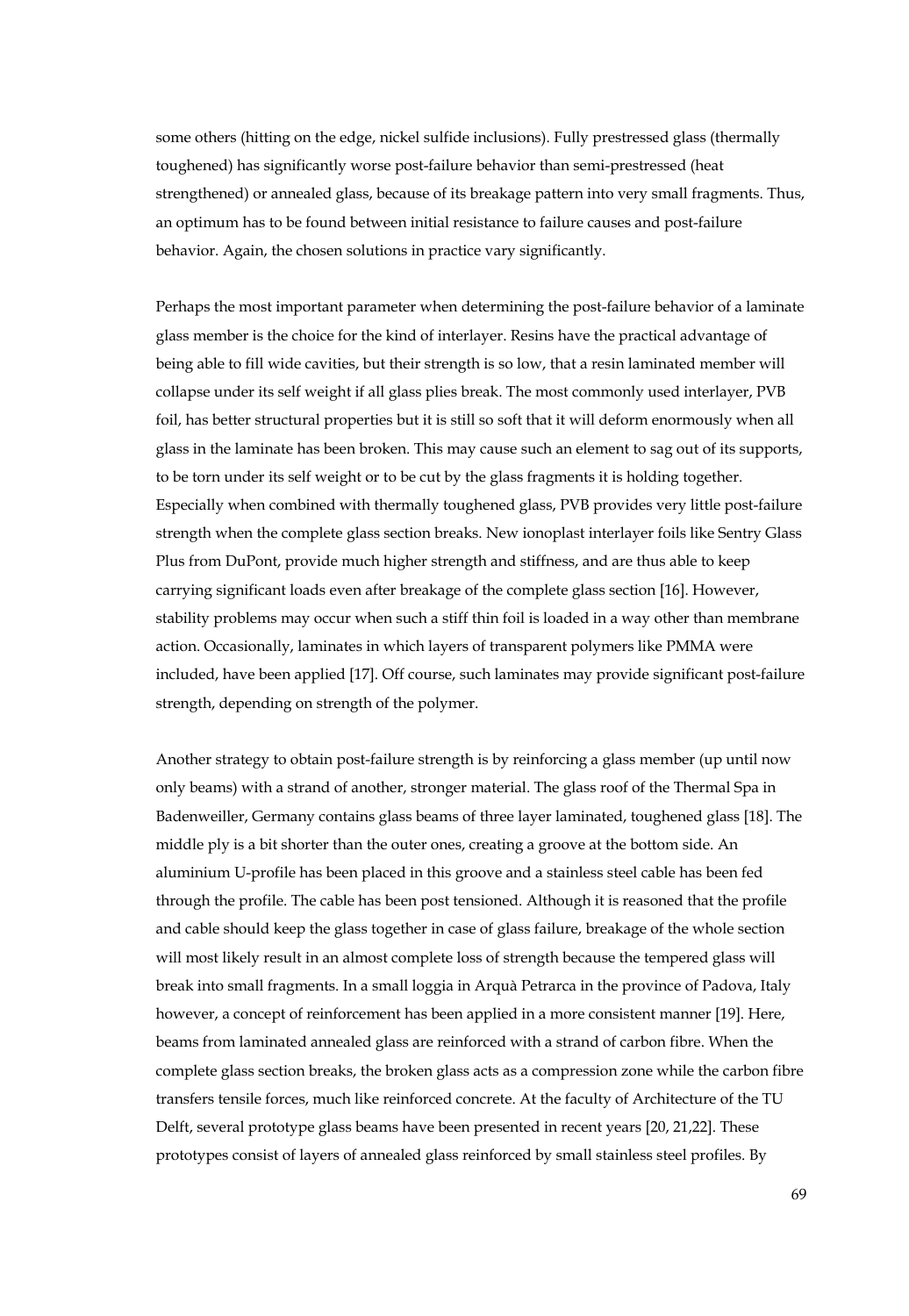adjusting the strength and stiffness of the glass section to that of the steel section, post-failure strengths (after breakage of the complete glass section) of over 140 % can be obtained.

It is noteworthy that all designs which incorporate consequence-based safety measures, involve the use other materials besides glass, thus creating composite members. This holds for every design, ranging from ordinary PVB-laminated members, to innovative stainless steel reinforced beams.

It is clear that in practice there certainly is attention for limiting the consequences of a failure. At least some kind of failure is generally reckoned with. However, consequence based safety requirements are not formulated a priori (at least not publicly). Because the explicit safety requirements on member level only concern probability, it can not be properly assessed if the required level of safety is achieved in a specific design. Furthermore, design options can not objectively be compared and it is not clear what experiments should be performed to prove the safety of a specific design. Finally, the lack of clearly formulated requirements concerning postfailure behavior, make it difficult to discuss structural safety of glass members.

#### **5 Towards an explicit combined probabilistic/consequence-based approach**

To address these problems, a set of a priori formulated consequence-based safety requirements is proposed, based on the post-failure strength of structural members for a certain period of time under different amounts of damage. When used in coherence with the existing probabilistic stress checks, an explicit combined probabilistic/consequence-based safety approach results, appropriate to assess the risk of glass structures.

#### *5.1 Parameters*

A consequence based safety approach aims to minimize the risk associated with structural failure by controlling the consequences of a failure. Principally, failure is taken as a given. The consequence-based approach to the safety of glass structures here proposed, seeks to limit the consequences of failure of a structural member by requiring the member to retain a certain amount of strength for a certain period of time after the failure has set in. Thus, it can be avoided that failure coincides with collapse.

Failure of a glass member can occur in different forms. A three layer laminate beam (Figure 1) is considered 'failed' when all layers are broken, but also when only one layer is broken. Since the latter is more likely to occur than the former, it is reasonable to differentiate between the post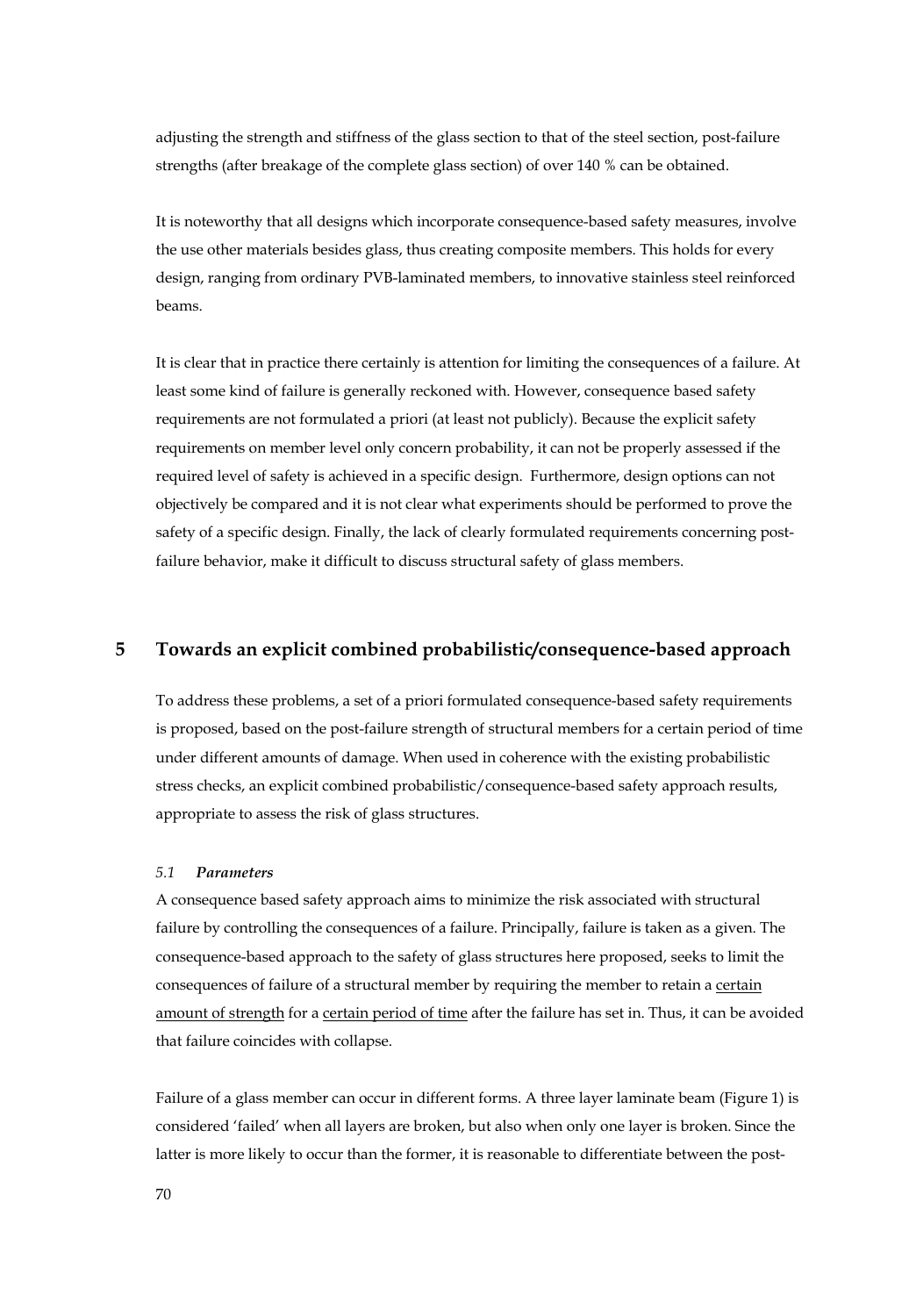failure requirements for different failure cases. To be able to make such distinctions, the concept of glass damage  $D_{glass}$  is introduced as the third parameter by which the consequence-based safety requirement is defined (besides post-failure strength and time). Generally, damage can be defined in terms of residual strength after failure, eq. (4). This definition is maintained in the R6 procedure for steel vessels, [23]. However, this definition is not entirely suitable to apply in the method here presented. Rather, glass damage is defined in terms of loss of structurally functioning glass in the critical cross section of the member. The total glass section area is equal to the sum of the frontal area of cracked glass plus the frontal area of uncracked glass in a section, Eq. (5), Figure 2. Glass damage can than be defined by Eq. (6).

$$
D = 1 - \frac{S_{res}}{S_{fail}} \tag{4}
$$

$$
A_{tot} = A_{fr,unc} + A_{fr,c} \tag{5}
$$

$$
D_{glass} = 1 - \frac{A_{fr,unc}}{A_{tot}} = \frac{A_{fr,c}}{A_{tot}} \tag{6}
$$

With: *D* = Damage; *D<sub>glass</sub>* = Glass damage; *S<sub>res</sub>* = Residual strength; *S<sub>fail</sub>* = Failure strength; *A<sub>tot</sub>* = Total glass section area; *Afr,unc* = Frontal section area of uncracked glass (fig. 2); *Afr,c* = Frontal section area of cracked glass.



*Figure 1: Failure of a three layer laminate glass beam, with different levels of damage: a) One outer layer broken, b) All outer layers broken, c) All layers broken. In all stages the beam can be considered to have failed. In an ordinary PVB-laminate beam, stage c) will also lead to collapse.*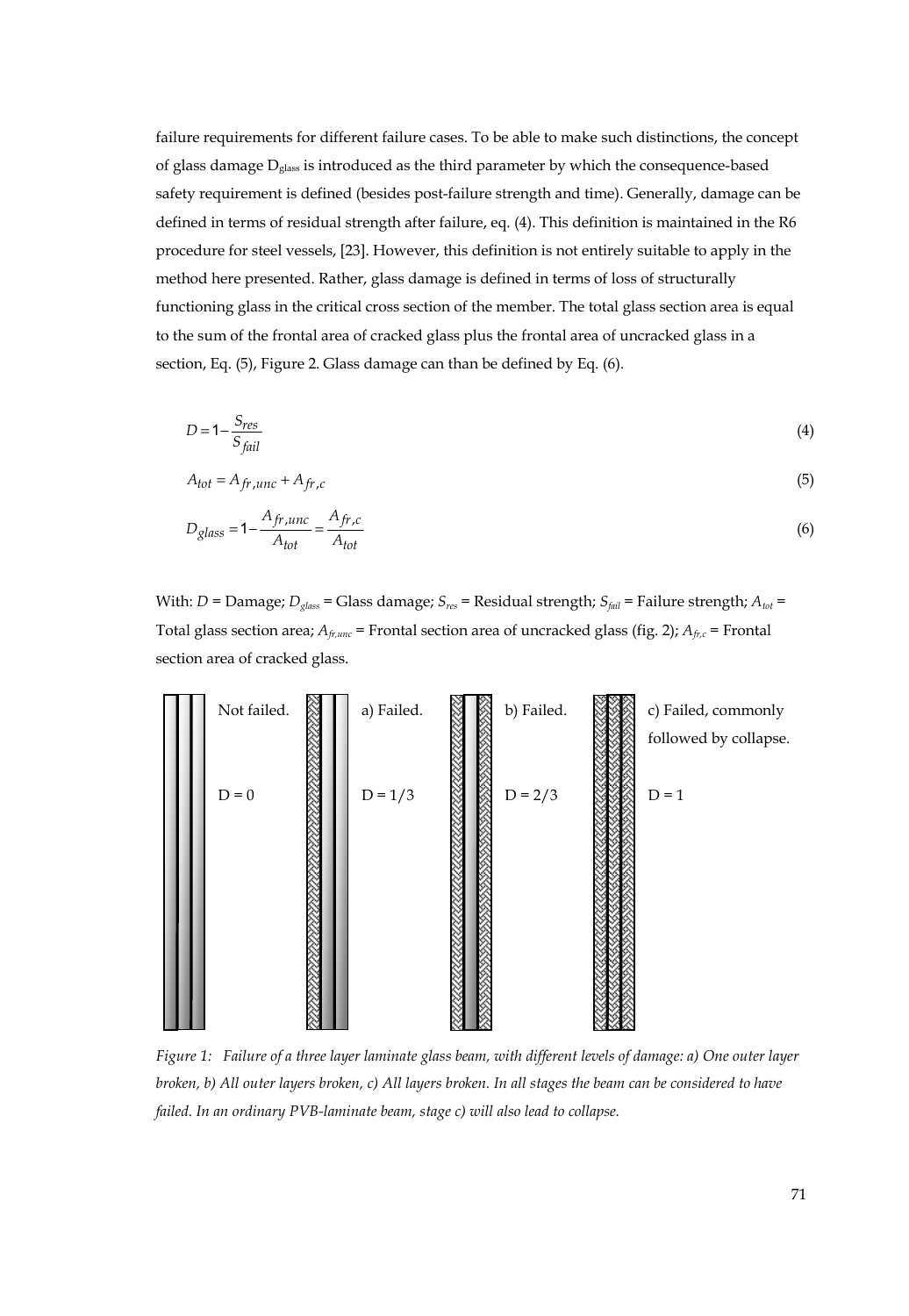

*Figure 2: Frontal cracked and uncracked area in a glass section* 

For the purpose of this paper it is most practical to formulate the amount of damage in terms of cracking of 1 to *n* layers of glass, were *n* = the total amount layers in the cross section. For the purpose of clarity, the layers are considered to have an equal cross section area. The total section area can than be written as eq. (7). The consequence-based approach requires explicitly considering all stages of damage from nothing to complete loss of the glass section. Although damage does not necessarily have to coincide with a natural number  $(1, 2, 3, ...)$  of broken layers, nor does it have to occur in one moment in time, it is in line with the crack growth behavior in the material to consider these demarcations, rather than for example a percentage of the section. The crack growth speed also makes it natural to assume breakage to occur in one moment in time. Thus, eq. (6) can be rewritten as eq. (8) in which *d* is the damage factor for the number of cracked layers that will have to be considered (see Paragraph 5.2.1).

$$
A_{tot} = nA_n
$$
  
\n
$$
D_{glass} = \frac{dA_n}{A_{tot}}
$$
 (8)

With:  $n =$  number of layers in glass section;  $A_n =$  Section area of one layer;  $d =$  damage factor (i.e. number of cracked layers to consider).

By formulating requirements in terms of damage-dependent post-failure strength, it is guaranteed that even in case of failure, a predefined load can still be carried by the member without collapse. Thus, the consequences for personal safety and for the rest of the structure remain limited. The time component is introduced because it is not necessary for any glass member to have post-failure strength for an infinite amount of time. The three parameters by which the consequence based requirement is defined (damage, strength, time) can be outlined along three axes (Figure 3). The damage factor *d* can be outlined along the same axis as the glass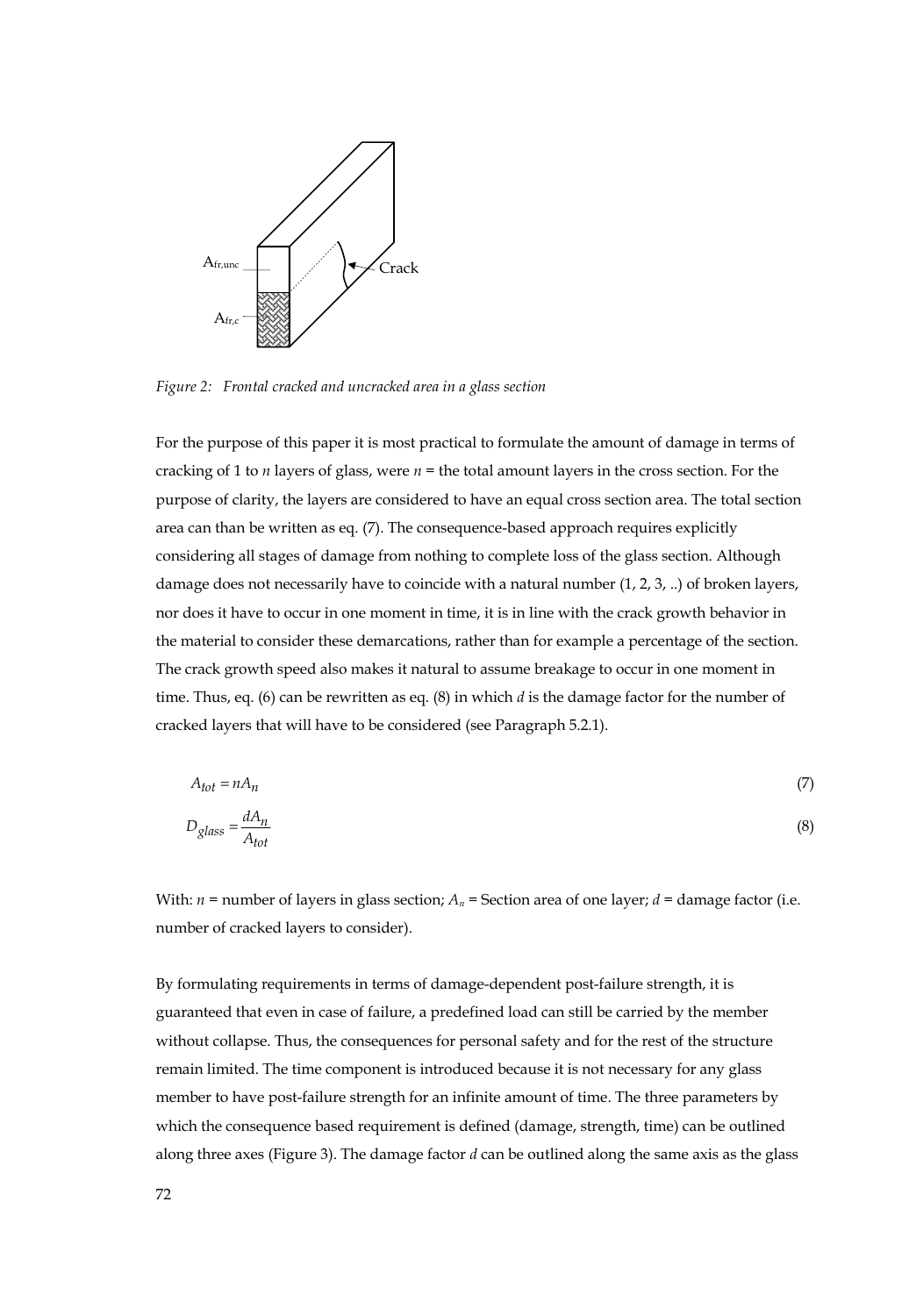damage *Dglass*. The minimum post-failure strength can now be defined as a 3D shape (Figure 4) in the D,S,t-diagram.



*Figure 3: Parameters by which a consequence-based safety requirement can be defined. The behavior of a glass structural member can be drawn as a line in the S, D, t-diagram. In this figure, the estimated behavior of a three layer heat strengthened PVB laminate glass beam is shown for different levels of damage:*  $D_{glass} = 0$ ; two times  $0 < D_{glass} < 1$ ;  $D_{glass} = 1$ .

Especially the strength-time face of the diagram may show familiarity with load-displacement diagrams obtained from bending or tensile tests. However, those kinds of experiments simulate failure through overloading and coincide with a 100 % loss of structural glass section ( $d = n$ ;  $D_{glass}$ = 1). Formulating safety requirements in terms of load-displacement would block the possibility to differentiate between different levels of damage. This is important because overloading is rarely the initiating cause of structural failure.

In Figure 4, an example of a minimum strength in the D,S,t-diagram is given by which the principle of the formulation of the consequence-based safety requirement is illustrated. However, in practice it will be hard to establish the complete three dimensional contours of such a space. Therefore, it is proposed to require the check of residual strength for a period of time at only a limited number of damage levels. The relevant damage, strength and time levels are introduced in the coming paragraphs. This will allow for more unified ways of testing and checking and also for a more easily readable, two dimensional presentation of the requirements as shown in Figure 5.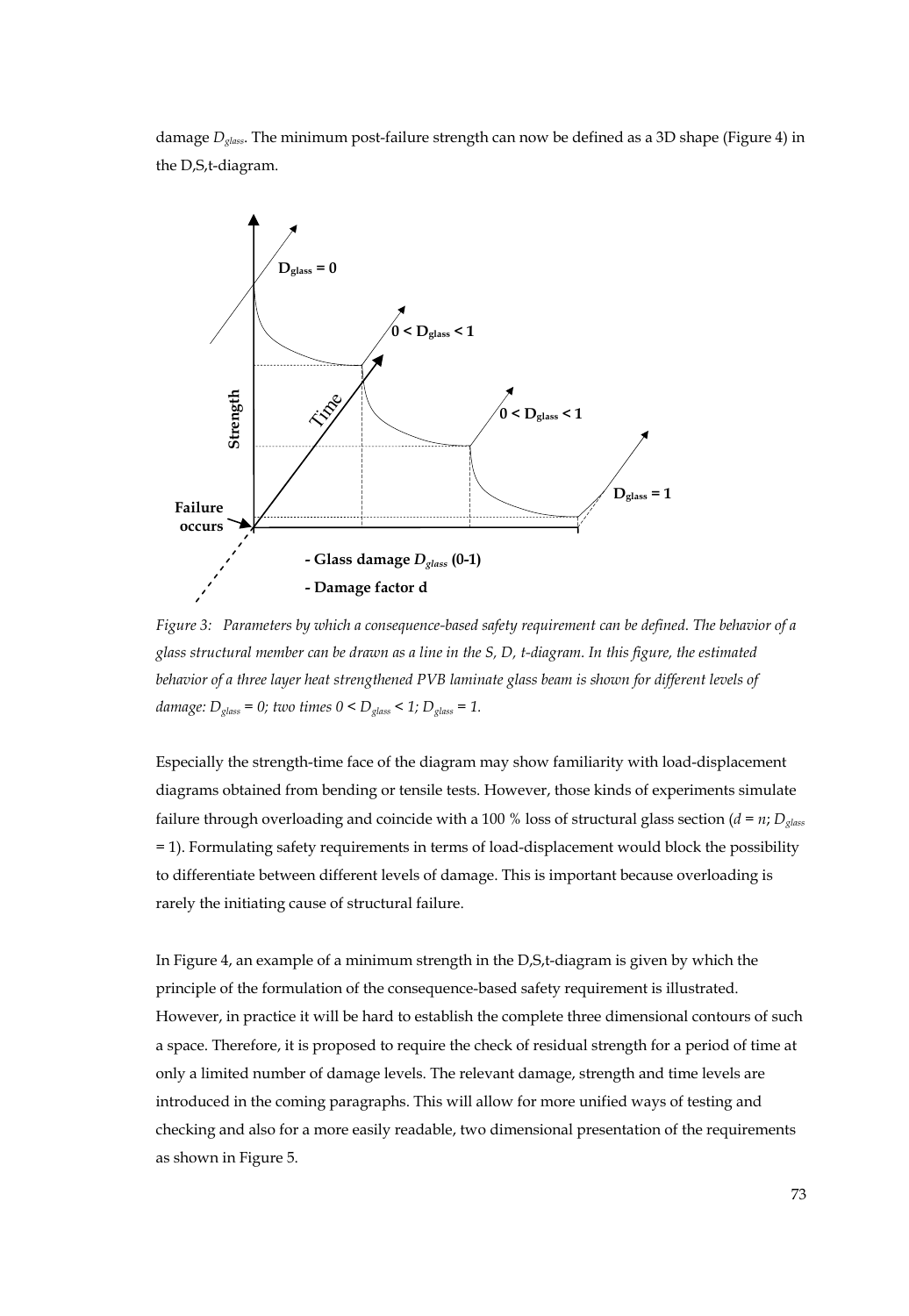

**Glass damage** *Dglass* **(0-1)** 

*Figure 4: Example of a consequence-based safety requirement, formulated in terms of a minimum strength in the S, D, t-diagram* 



*Figure 5: Example of how a consequence-based safety requirement might be represented two*dimensionally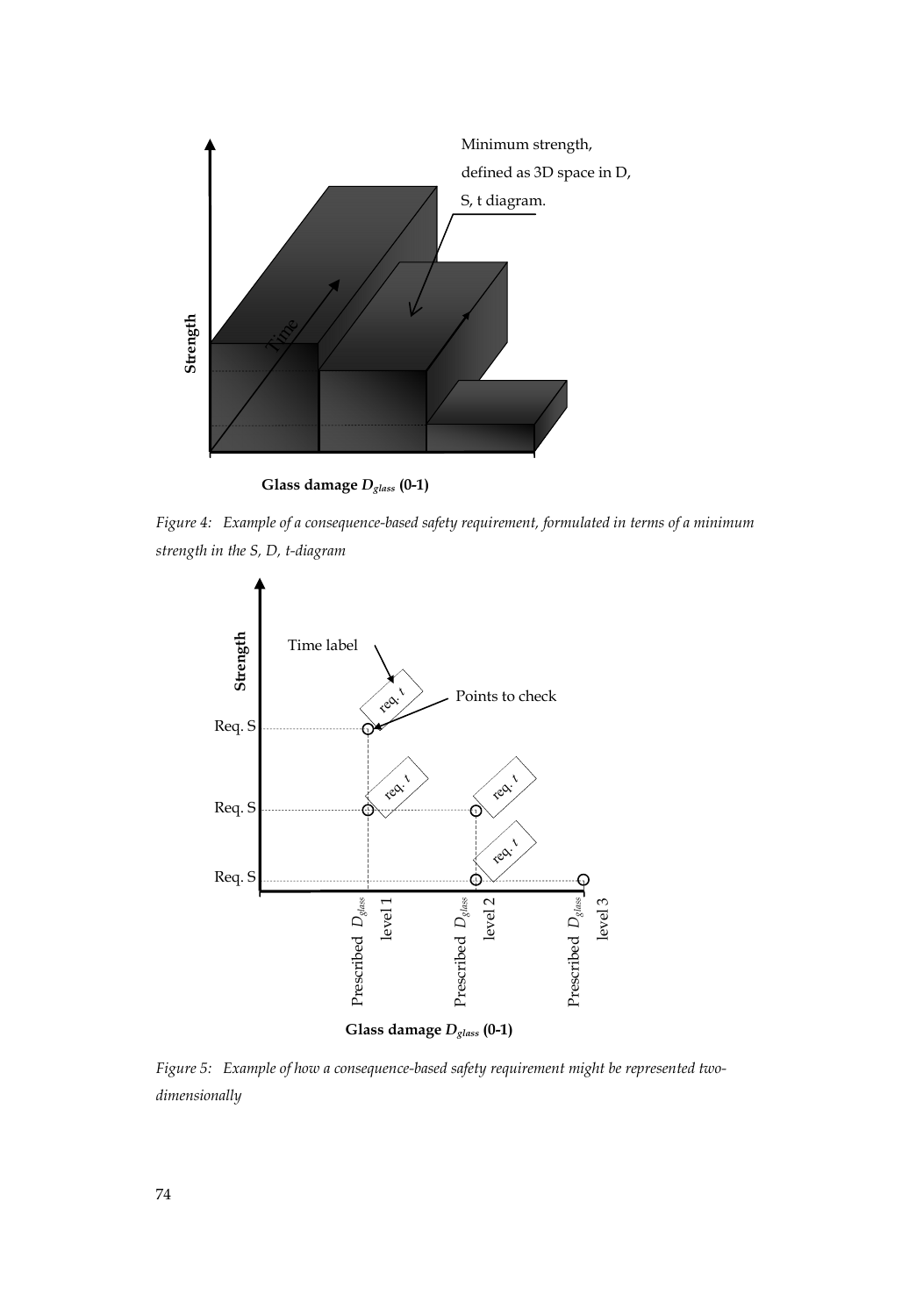#### *5.2 Axis demarcations: damage, strength, time*

#### *5.2.1 Damage (fig. 6)*

It is proposed to consider the following stages of damage:

- One outer layer broken, *d* = 1. Breakage of one layer is a relatively likely stage of damage, because of the susceptibility of glass to all kinds of failure causes. Because of its unprotected position, breakage of an outer layer is the most likely.
- All outer layers broken,  $d = m$ , with  $m =$  the number of outer layers. Although less likely than the breakage of one layer, all outer layers are more susceptible to sustaining all kinds of damage than the protected inner ones. Either accidental or purposeful (vandalism) mechanical damage may occur.
- All layers broken,  $d = n$ . The basis of a consequence-based approach is that this scenario should also taken into account. It may not be ignored just because it seems unlikely, although the post-failure strength requirements in such a case can vary from mild to severe depending on the application.

In a laminate with more than three layers, other damage levels may occur (e.g. three layers broken in a five layer laminate). However, these are not considered separately because it would result in an unnecessarily complex system and increasingly false accuracy.



*Figure 6: Relevant stages of damage to consider in a consequence-based approach* 

#### *5.2.2 Strength (Figure 7)*

Relating to action levels defined in the codes, several required levels of post-failure strength can be recognized. From low to high, they are:

S<sub>sw</sub>, Strength equal to the self weight of the member. A member with a strength below Ssw will collapse under its own weight.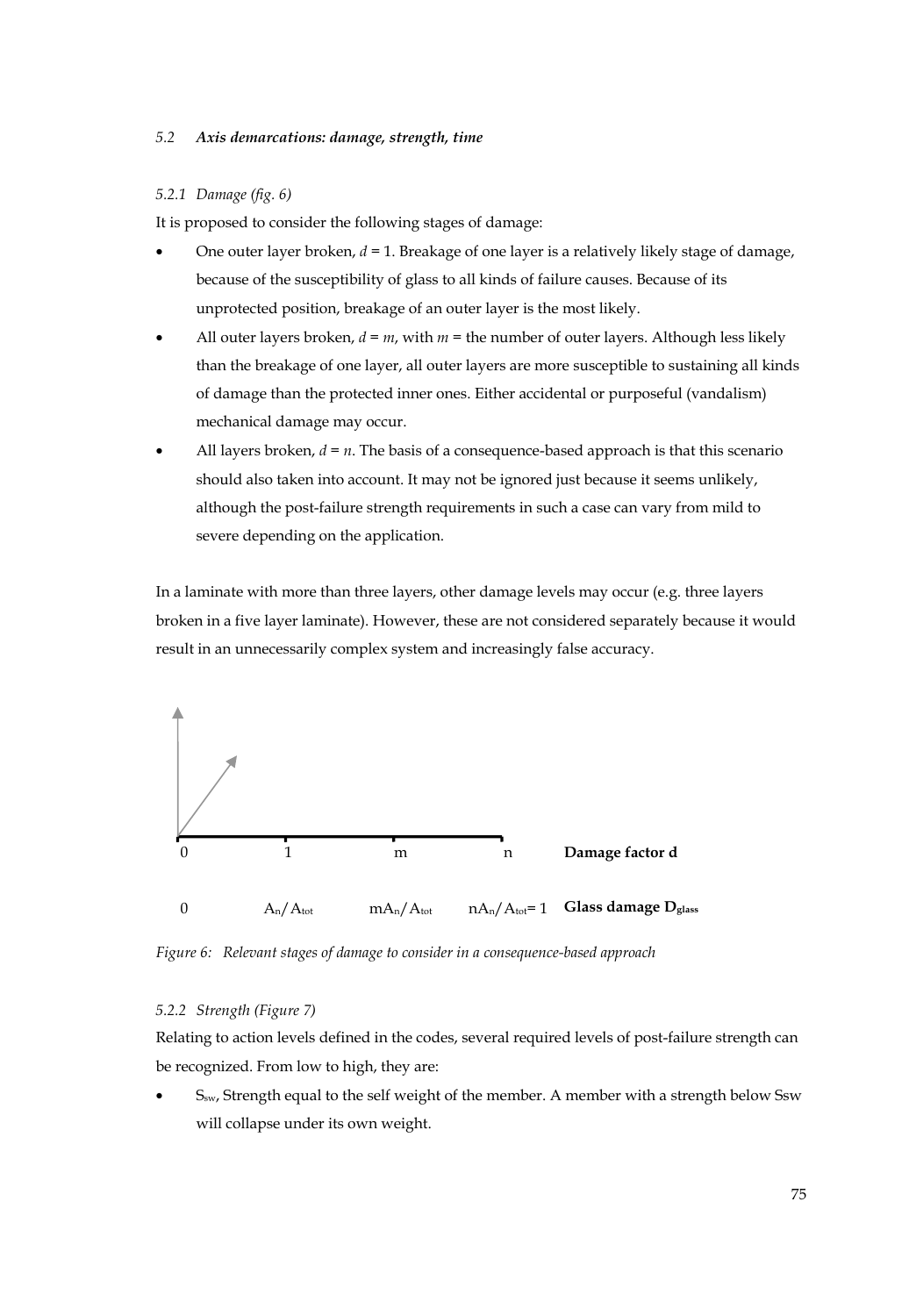- Sapt, Strength equal to the load at an arbitrary point in time. A member with strength below  $S<sub>apt</sub>$  is likely to collapse under the load that will be exerted on the member at any given moment.
- $S_{\rm{sls}}$ , Strength equal to the serviceability limit state action, which is the representative maximum load during the reference life time.
- $S<sub>uls</sub>$ , Strength equal to the ultimate limit state action, which is the design maximum load during the reference life time.

To create redundancy on member level, failure should not coincide with collapse. This can be achieved by obtaining a ratio between collapse load and failure load equal to or greater than 1. A higher ratio indicates a larger redundancy. What value of this ratio is most appropriate for the approach presented here, can be debated. In [24] a ratio of 1.5 is suggested (for wood-glass composite beams), but not extensively argued. Experimental research on carbon fibre reinforced beams [19] resulted in post-failure strengths of 170 % of the initial failure strenght, while stainless steel reinforced glass beams have shown post-failure strengths of up to 140 % [22]. The author, however, suggests to require a ratio of at least 1.0. In combination with a duration requirement, this should be enough to avoid sudden collapse. Hence, the final demarcation on the strength axis is:

• Srep,glass, Strength equal to the original nominal representative strength of the glass section. Note that, with a material partial factor greater than 1, the representative strength of the glass section (Srep,glass) will always exceed the strength required for the ultimate limit state  $(S_{uls})$ , since  $S_{uks} = S_s = S_{rep.glass}/v_M$ .

$$
S_{\text{rep,glass}} \rightarrow \text{S}_{\text{rep}} \rightarrow \text{S}_{\text{cls}}
$$
\n
$$
S_{\text{cls}} \rightarrow \text{S}_{\text{cls}}
$$
\n
$$
S_{\text{sig}} \rightarrow \text{E}_{\text{reg}} \rightarrow \text{E}_{\text{reg}}
$$
\n
$$
S_{\text{sv}} \rightarrow \text{E}_{\text{proj}}
$$

*Figure 7: Relevant strength levels to formulate the post-failure strength requirement. The scale on the strength axis is approximate. The exact division will be dependent on the individual case. Strength is expressed in force (kN), moment (kNm) or even a combination of both, depending on the relevant way in which the member is loaded.*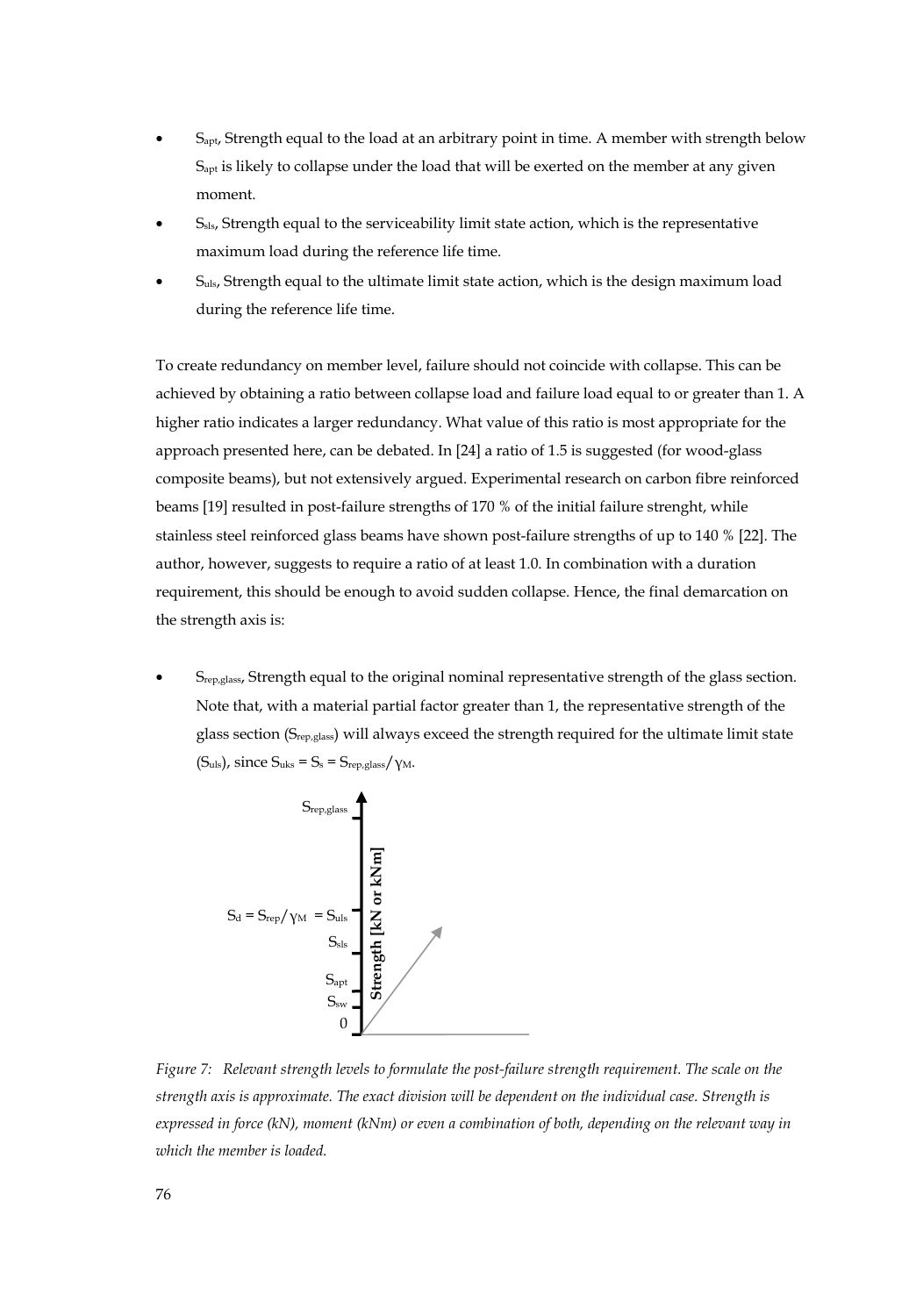#### *5.2.3 Time (Figure 8)*

Few handholds were found to determine the duration at which the required strength levels should be maintained. The following provisional proposal is made:

- 0:00:30 hrs (30 s). Time necessary to immediately flee from a damaged structural member.
- 2:00 hrs. More extensive time to evacuate and close off a space surrounding a damaged member, as well as to remove the loads on the member.
- 24:00 hrs (1 day). Time to take structural measures (shoring).
- 72:00 hrs (3 days). Time to take extensive structural measures.
- Reference life time.



*Figure 8: Relevant demarcations on the time-axis.* 

#### *5.3 Member Consequence Classes*

With the above defined demarcations on the damage, strength and time axes, it is possible to define 3D spaces in the diagram. However, not all structural glass members will have to fulfil the same requirements. This is dependent on the consequences should a collapse occur, and thus on the function of the member in the structure as well as the function of the structure in general. Similar to the redundancy requirements stated in NEN-EN 1991-1-7, it is proposed to differentiate the requirements according to Consequence Classes (CC). To distinguish between the Consequence Classes in that code, which are formulated on the scale of the complete structure, and the ones proposed here, focusing on the scale of individual members, they are named 'Member Consequence Classes' (MCC). The consequence class of a member will be dependent on both the amount of likely direct personal injury (people getting hit by members, or falling because of member collapse), as well as the consequences for the structure (and thus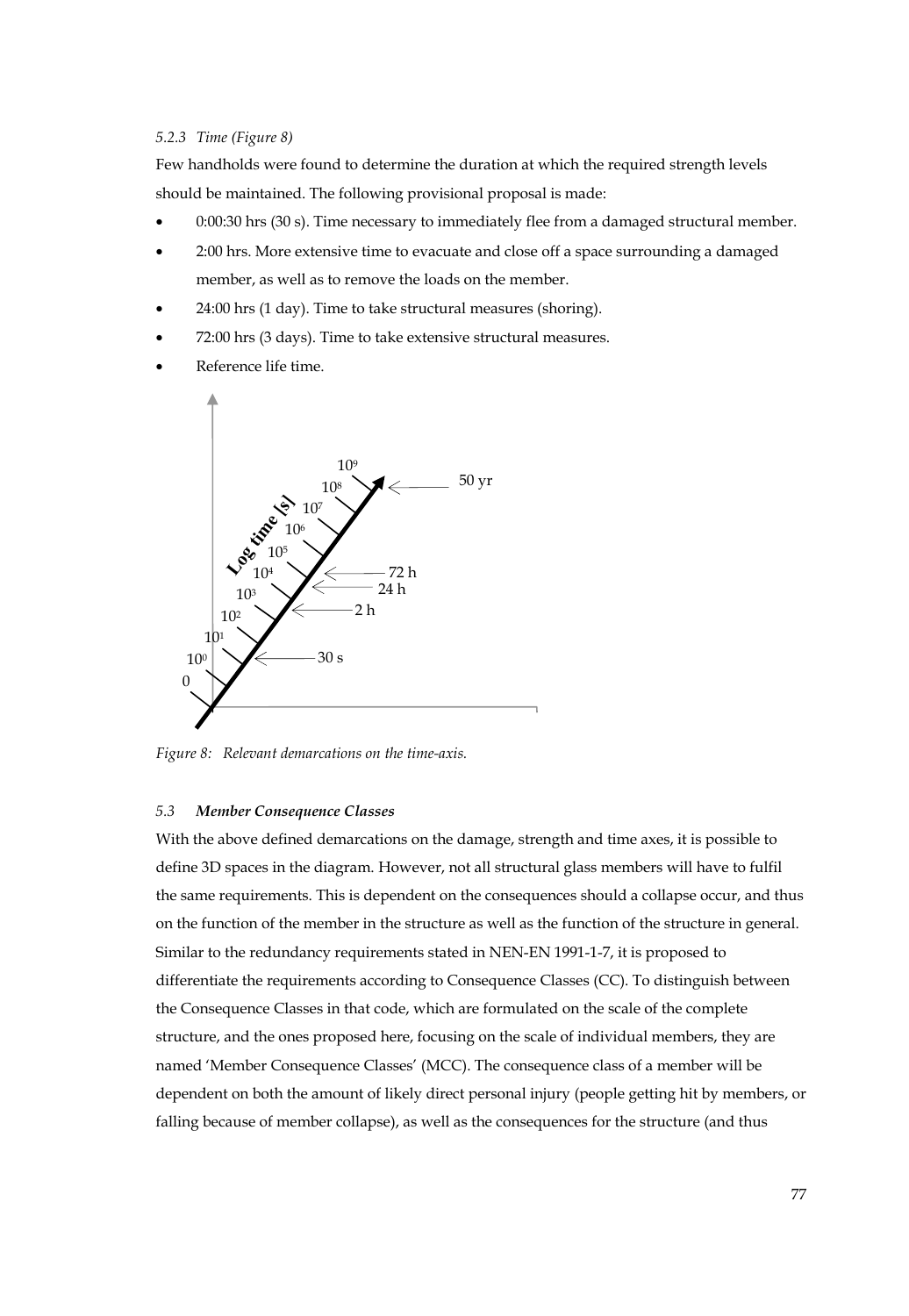indirect personal injury or economic loss) in case of failure. For each consequence class, a different prohibited space in the D, S, t-diagram is formulated.

The likelihood of direct personal injury is dependent on the type and accessibility of the building in which the glass member is applied. Here it is proposed to distinguish between private, semipublic/office and publicly accessible structures. The consequences for the structure of which the glass member is part, are dependent on the role of the part within that structure. Distinction is made between key members (according to NEN-EN 1991-1-7), primary members and secondary members. In practice, it may be hard to determine if a member is 'key', 'primary' or 'secondary'. Definite descriptions of these concepts are not proposed yet, but tentative descriptions and examples are given in table 3.

| Role      | Tentative description                         | Examples                   |  |  |  |  |
|-----------|-----------------------------------------------|----------------------------|--|--|--|--|
| Key       | According to [7]: A structural member upon    |                            |  |  |  |  |
|           | which the stability of the remainder of the   |                            |  |  |  |  |
|           | structure depends.                            |                            |  |  |  |  |
| Primary   | Member that carries other members of the main | Columns, floor beams, roof |  |  |  |  |
|           | load bearing structure and/or floors.         | beams carrying secondary   |  |  |  |  |
|           |                                               | beams.                     |  |  |  |  |
| Secondary | Member that carries no parts of the main load | Roof beams, fins.          |  |  |  |  |
|           | bearing structure or floors.                  |                            |  |  |  |  |

*Table 3: The role of a member in a structure* 

Together, nine combinations of building type and member role can be made. For each, a different MCC could be defined. However, when considering what requirements are desirable for those possible combinations, the defined number of MCCs was limited to six (Table 4). Nonetheless, the three-dimensional diagram formulation of the consequence-based failure requirement provides ample opportunity to create more (sub)classes. It thus allows further diversifying requirements for specific structural applications, should this be deemed desirable. Such fine tuning however, falls outside the scope of this paper.

The members in most existing glass structures can be categorized as MCC1, MCC2 or MCC3; on the other hand, MCC4, MCC5 and MCC6 members, have hardly been realized. It is part of the objective of the explicit safety formulation here presented to provide a theoretical safety framework for more extensive glass structures. It provides a clear goal to which such structures should be designed.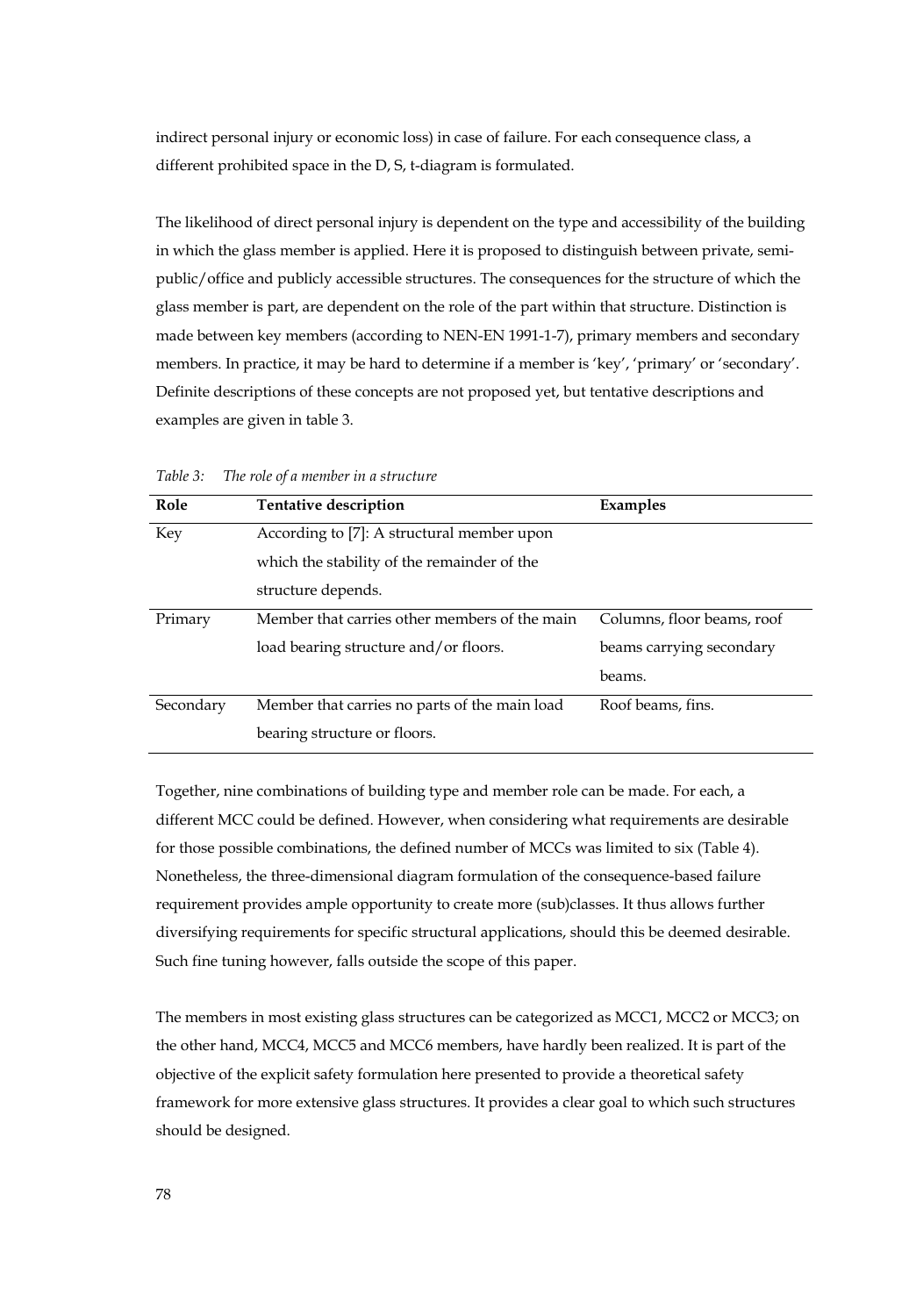| Consequence of collapse           |                                  |     |  |  |
|-----------------------------------|----------------------------------|-----|--|--|
| Loss of function of the structure | Likely amount of direct personal |     |  |  |
|                                   | injury                           |     |  |  |
| Depends on role of member in      | Depends on accessibility         |     |  |  |
| structure                         |                                  | MCC |  |  |
| Key member                        | High - Public                    | 6   |  |  |
| Key member                        | Medium – Semi-public/office      | 6   |  |  |
| Key member                        | Low - Private                    | 5   |  |  |
| Primary member                    | High – Public                    | 4   |  |  |
| Primary member                    | Medium – Semi-public/office      | 3   |  |  |
| Primary member                    | Low - Private                    | 2   |  |  |
| Secondary member                  | High – Public                    | 3   |  |  |
| Secondary member                  | Medium – Semi-public/office      | 2   |  |  |
| Secondary member                  | Low - Private                    | 1   |  |  |

*Table 4: Member Consequence Classes for combinations of building type and member role* 

*Table 5: Numerical formulation of the proposed post-failure requirements for each of the six Member Consequence Classes* 

|                | Required strength and period of time for certain amount of damage |           |                            |                  |                     |           |                     |           |
|----------------|-------------------------------------------------------------------|-----------|----------------------------|------------------|---------------------|-----------|---------------------|-----------|
| MCC            | (number of broken layers)                                         |           |                            |                  |                     |           |                     |           |
|                | $d < 1$ (pre-failure)                                             |           | $\overline{d} = 1$ (outer) |                  | $d = m$ (all outer) |           | $d = n$ (all)       |           |
|                | Strength                                                          | time      | Strength                   | time             | Strength            | time      | Strength            | time      |
| $\mathbf{1}$   | S <sub>uls</sub>                                                  | $t_{ref}$ | S <sub>uls</sub>           | 2:00 h           | $S_{\text{apt}}$    | > 30 s    | $0^*$               | $0^*$     |
|                |                                                                   |           | $S_{\rm sls}$              | 24:00 h          |                     |           |                     |           |
| 2              | $S_{uls}$                                                         | $t_{ref}$ | $S_{uls}$                  | 24:00 h          | S <sub>uls</sub>    | 2:00 h    | $S_{\rm apt}$       | > 30 s    |
|                |                                                                   |           | $S_{\rm sls}$              | 72:00 h          | $S_{\rm sls}$       | 24:00 h   |                     |           |
| 3              | $S_{uls}$                                                         | tref      | $S_{uls}$                  | 72:00 h          | $S_{uls}$           | 24:00 h   | $S_{\text{apt}}$    | 2:00 h    |
|                |                                                                   |           |                            |                  | $S_{\rm sls}$       | 72:00 h   |                     |           |
| $\overline{4}$ | $S_{uls}$                                                         | $t_{ref}$ | $S_{uls}$                  | $t_{\rm ref}$ ** | S <sub>uls</sub>    | 72:00 h   | $S_{\rm sls}$       | 24:00 h   |
|                |                                                                   |           |                            |                  | $S_{\rm sls}$       | $t_{ref}$ | $S_{\rm apt}$       | 72:00 h   |
| 5              | $S_{uls}$                                                         | tref      | $S_{uls}$                  | $t_{ref}$        | S <sub>uls</sub>    | $t_{ref}$ | $S_{uls}$           | 24:00 h   |
|                |                                                                   |           |                            |                  |                     |           | $S_{\rm sls}$       | 72:00 h   |
| 6              | S <sub>uls</sub>                                                  | tref      | Srep, glass                | $t_{ref}$        | Srep, glass         | $t_{ref}$ | $S_{\rm rep,glass}$ | $t_{ref}$ |

*\* If n = m, than the requirement for d = m still applies.* 

*\*\* tref = reference life time.*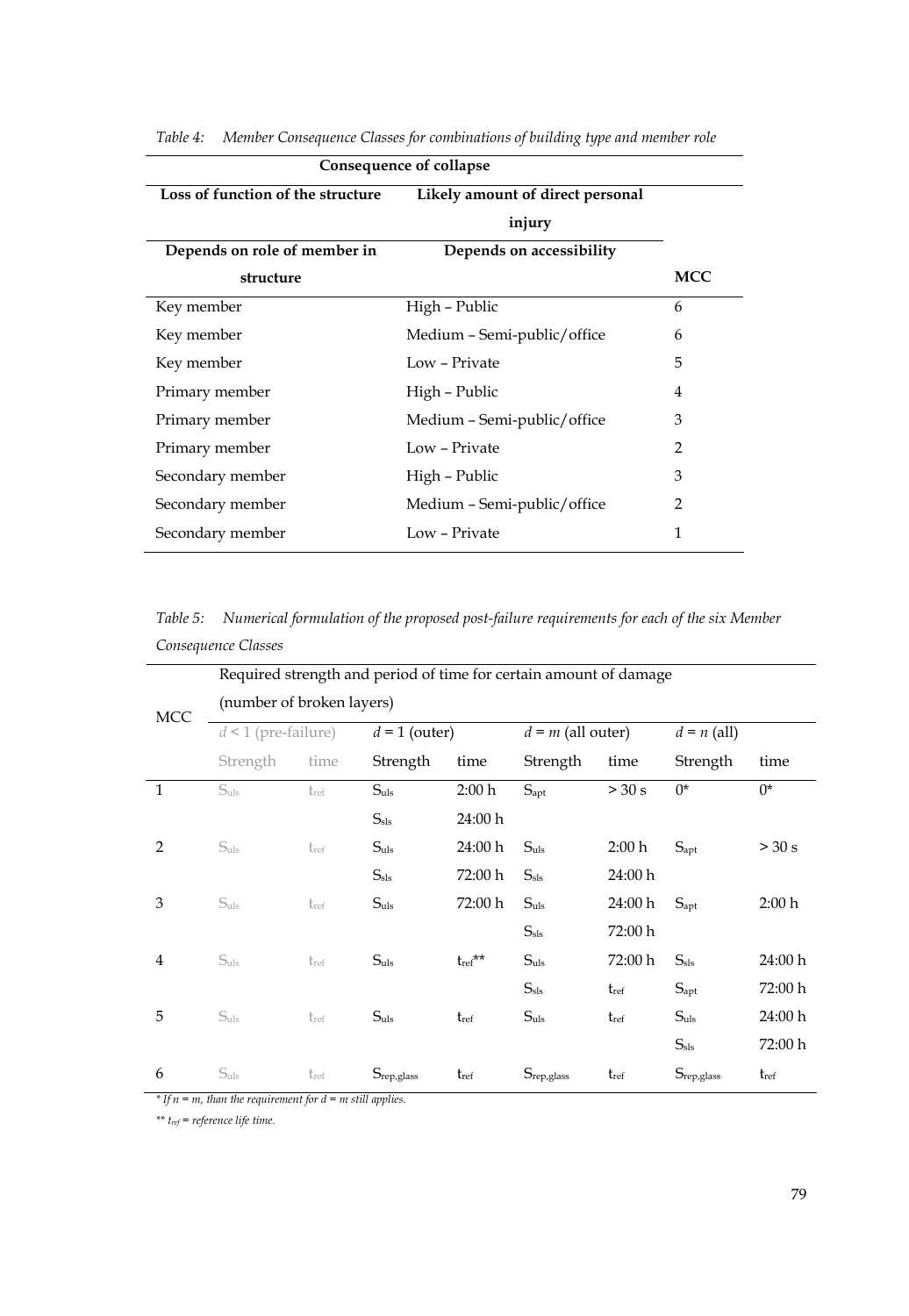#### *5.4 Minimum post-failure strengths*

Now that six Member Consequence Classes have been defined, different requirements can be formulated for each class. The requirements are numerically listed in table 5. They are visually presented in the D, S, t-diagram in figures 10 through 15. It is generally required that the member in question is not hidden (which is actually unlikely in a glass structure), i.e. that a failure can actually be observed.

To obtain safety, it is important that a degree of post-failure strength is guaranteed. However, it is important to realize that the post-failure strength does not necessarily have to be provided by the structural member in question. If the structure provides alternative load paths that can carry the loads required for a certain Member Consequence Class, then the member can be classified in that Class even though it does not provide the required post-failure strength itself.



*Figure 9: Consequence-based safety requirement for MCC 1. Only in case of one layer breaking should there be significant post-failure strength. In that case the initial requirement is*  $S_{u/s}$  *for a short period of time, followed by a bit longer requirement of S<sub>sls</sub>. The initially rather high strength requirement is based on the fact that defects are more likely to get crucial just at the moment a high load (uls) is exerted. Because this MCC only applies to secondary structural applications in private buildings, just enough time to flee from the failed structural member is deemed enough in the case of two layers breaking. If more than two layers are used, no residual strength is required when all glass layers break (D<sub>glass</sub> = 1).*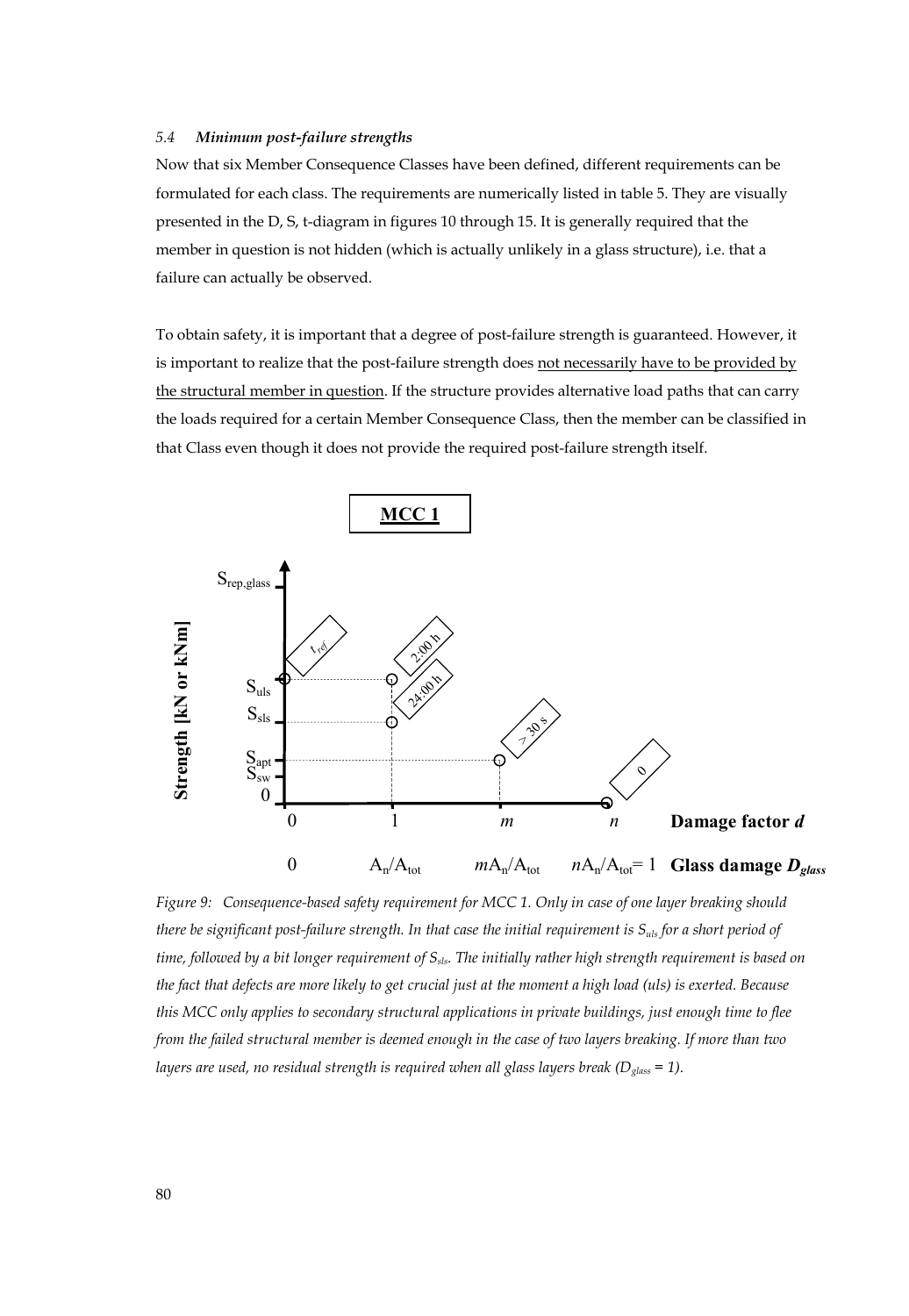

*Figure 10: Consequence-based safety requirement for MCC 2. The primary difference of this MCC with the previous one, is that it is required to maintain significant post-failure strength after the outer layers of the member are broken. Because MCC 2 members may be used in semi-public buildings, the chances of both accidental and purposeful (vandalism) damage increase and collapse should not occur (quickly). The uls-requirement is for two hours, usually enough to decrease the load or evacuate the relevant area.* 



*Figure 11: Consequence-based safety requirement for MCC 3. Because members of this class can be applied in publicly accessible space or for primary members in semi-public spaces, quick collapse is unacceptable at a random moment even in case all glass layers break. If that would occur, the action at an arbitrary point in time should be carried for at least two hours, which should be enough to evacuate the relevant area and remove loading on the member.*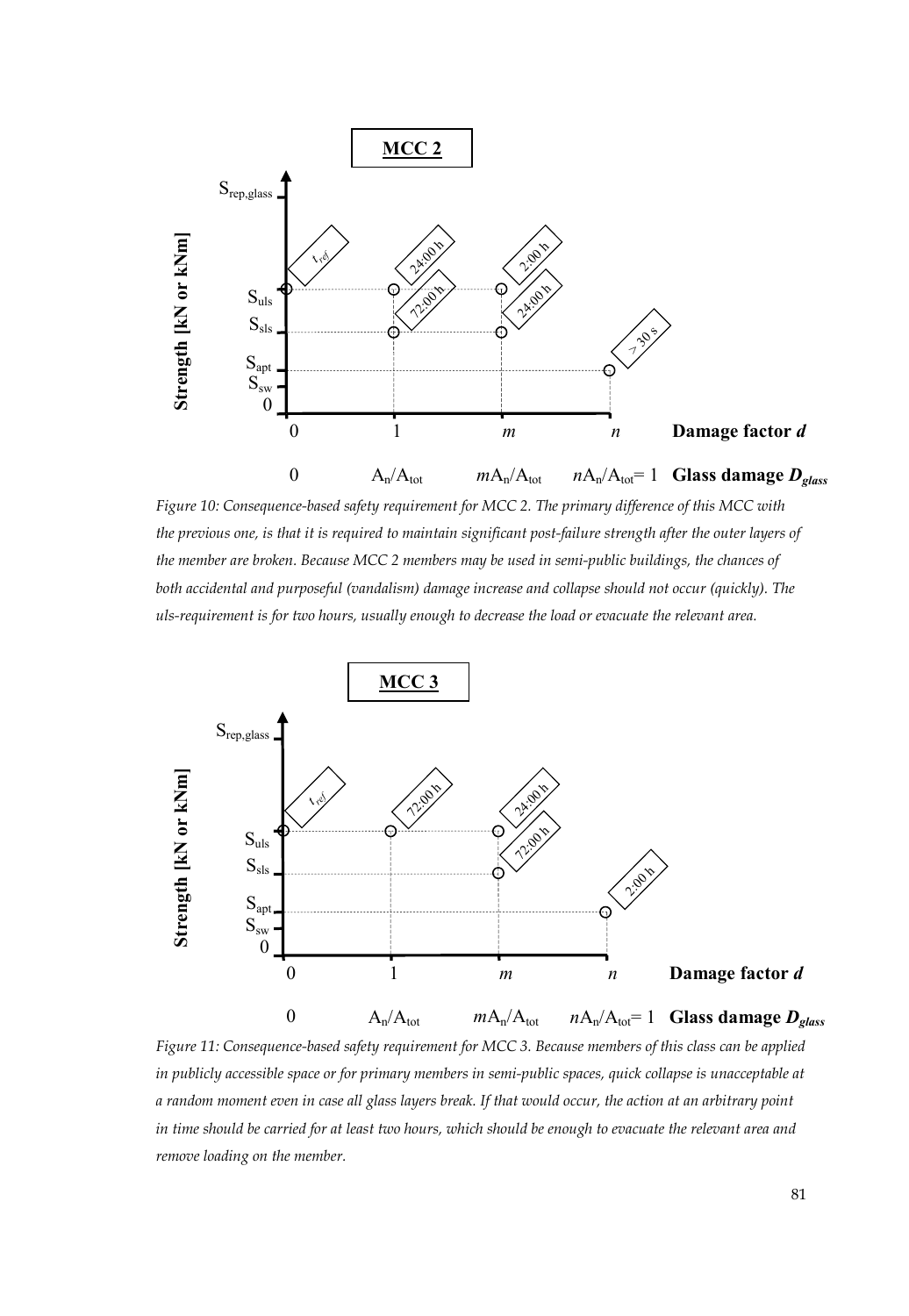

*Figure 12: Consequence-based safety requirement for MCC 4. In case of MCC 4, the post-failure strength requirement after breakage of the complete section is increased to the serviceability limit state, thus making sudden collapse unlikely at any moment (as opposed to a random moment as with MCC 3).* 



*Figure 13: Consequence-based safety requirement for MCC 5. Because of the structural importance of MCC 5 members (key), they are required to be able to carry the ultimate limit state load for a significant amount of time load even in case of breakage of the complete glass section. This will not only allow for evacuation and closing of the premises, but also for load removal and structural measures thus increasing the probability that the structure will survive.*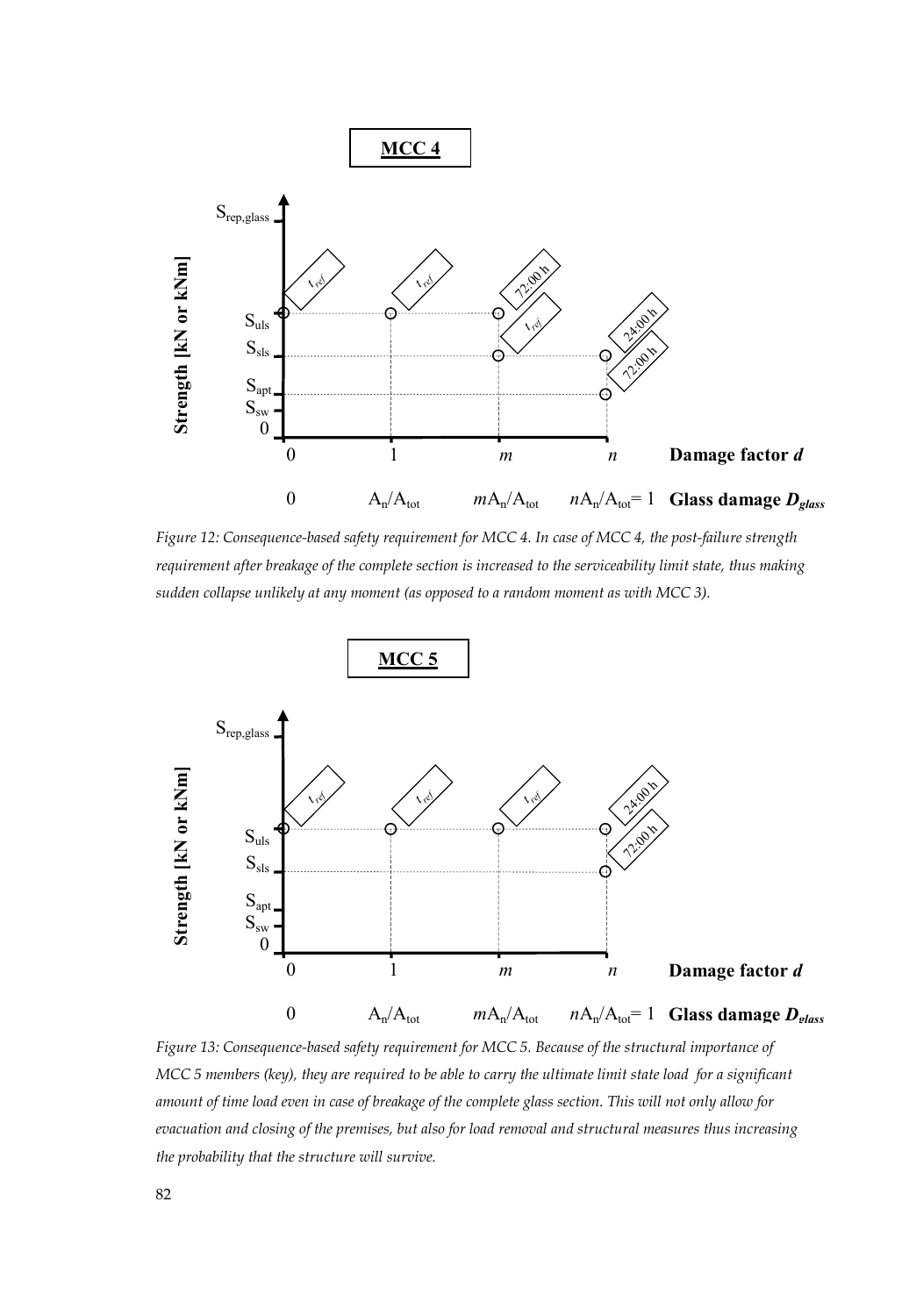

*Figure 14: Consequence-based safety requirement for MCC 6. These members not only play a vital role in the structure, but are also applied in commonly accessible buildings likely to contain many people at a given moment. Therefore, their behavior should be inherently safe (comparable to steel), independent on the loading it was calculated for. Thus, they are required to have a post-failure strength at least equal to their pre-failure strength.* 

# **6 Conclusions**

Contemporary structural glass codes focuses primarily on the probability of the risk of failure. Consequence-based requirements (if any) are formulated very generally and concisely. Although the Eurocodes provide more extensive guidance on a consequence-based approach, those are solely aimed at the level of the complete structure, rather than that of individual members. This is caused by the fact that common structural materials possess inherent redundancy through their material behavior. Glass lacks this redundant material behavior and is sensitive to numerous failure causes. This is well known and it is reckoned with in structural glass projects. It is therefore surprising that formulating consequence-based requirements for structural glass members is not discussed in general terms in literature concerning structural glass. Measures taken to prevent sudden collapse are only described in relation to specific projects and the solutions there applied.

Therefore, the author has proposed to add a consequence-based approach to the existing probabilistic methods. Combined, these approaches make it possible to formulate a priori the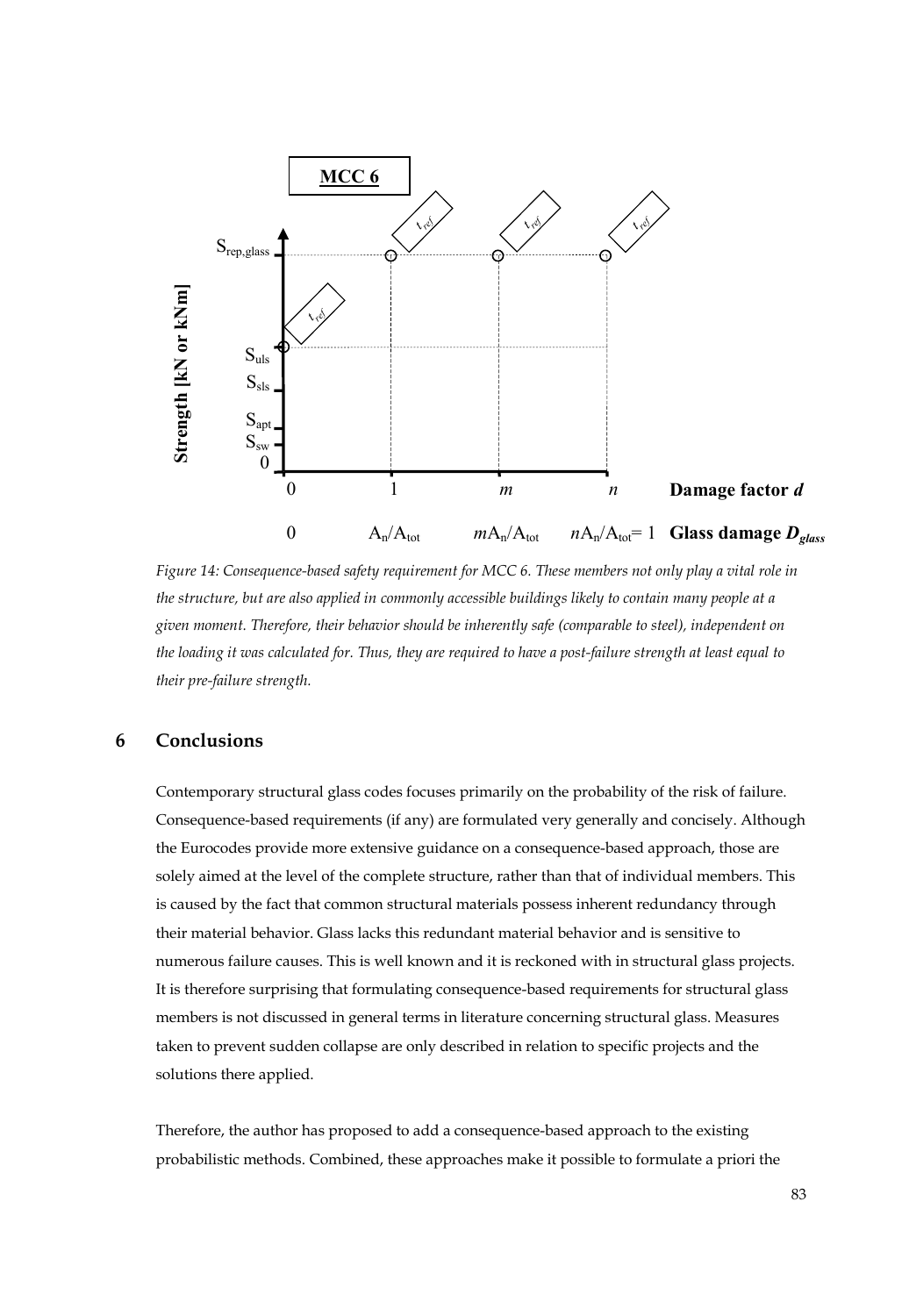level of safety that is desired and to objectively evaluate and compare design alternatives for a specific application.

The consequence-based approach formulates requirements in terms of residual strength for a certain period of time, at prescribed levels of damage. The damage levels are quantified as the number of broken glass layers. The concept of Member Consequence Classes (MCC) has been introduced, in order to be able to differentiate requirements for members based on their role within a structure and the function and accessibility of the structure at hand. The consequencebased approach does not exclude any type of structure or structural member, and thus sets an objective in terms of post-failure behavior to develop structural glass members that can be applied in *any* structure.

The proposed formulation of consequence-based safety requirements makes it possible to develop standard structural glass members for specific applications, based on standardized testing sequences which – by virtue of their standardized nature – can be much more extensive than the usual safety testing of structural glass members.

The presented method is novel, and thus still requires elaboration. The practicability of the method will be investigated by assessing imaginary structures and existing projects. Future research will also aim at developing the proposed concept to also include joints, as well as evaluating the chosen axes demarcations and (requirements to) the Member Consequence Classes. Furthermore, temperature requirements may be added to the presented system. The author would welcome any remarks or suggestions to further develop the proposed approach.

# **References**

- [1] Doremus, R.H., Glass Science, 2nd Edition, John Wiley & Sons Inc., New York, 1994.
- [2] Veer, F.A., J. Zuidema, F.P. Bos, T. Romein, *The strength and fracture behaviour of annealed and tempered float glass*, Proceedings of the 11th international conference on Fracture, Turin, Italy, 2005.
- [3] Vrouwenvelder, A., B.M. Holicky, C.P. Tanner, D.R. Lovegrove, E.G. Canisius (Eds.), Risk Assesment and risk communication in civil engineering, CIB Working Commission TG32, 2001.
- [4] Nederlands Normalisatie Instituut, NEN 6700 Technische grondslagen voor bouwconstructies – TGB 1990 – Algemene basiseisen, Delft, 2005.
- [5] Nederlands Normalisatie Instituut, NEN 6702 Technische grondslagen voor bouwconstructies – TGB 1990 – Belastingen en vervormingen, Delft, 2001.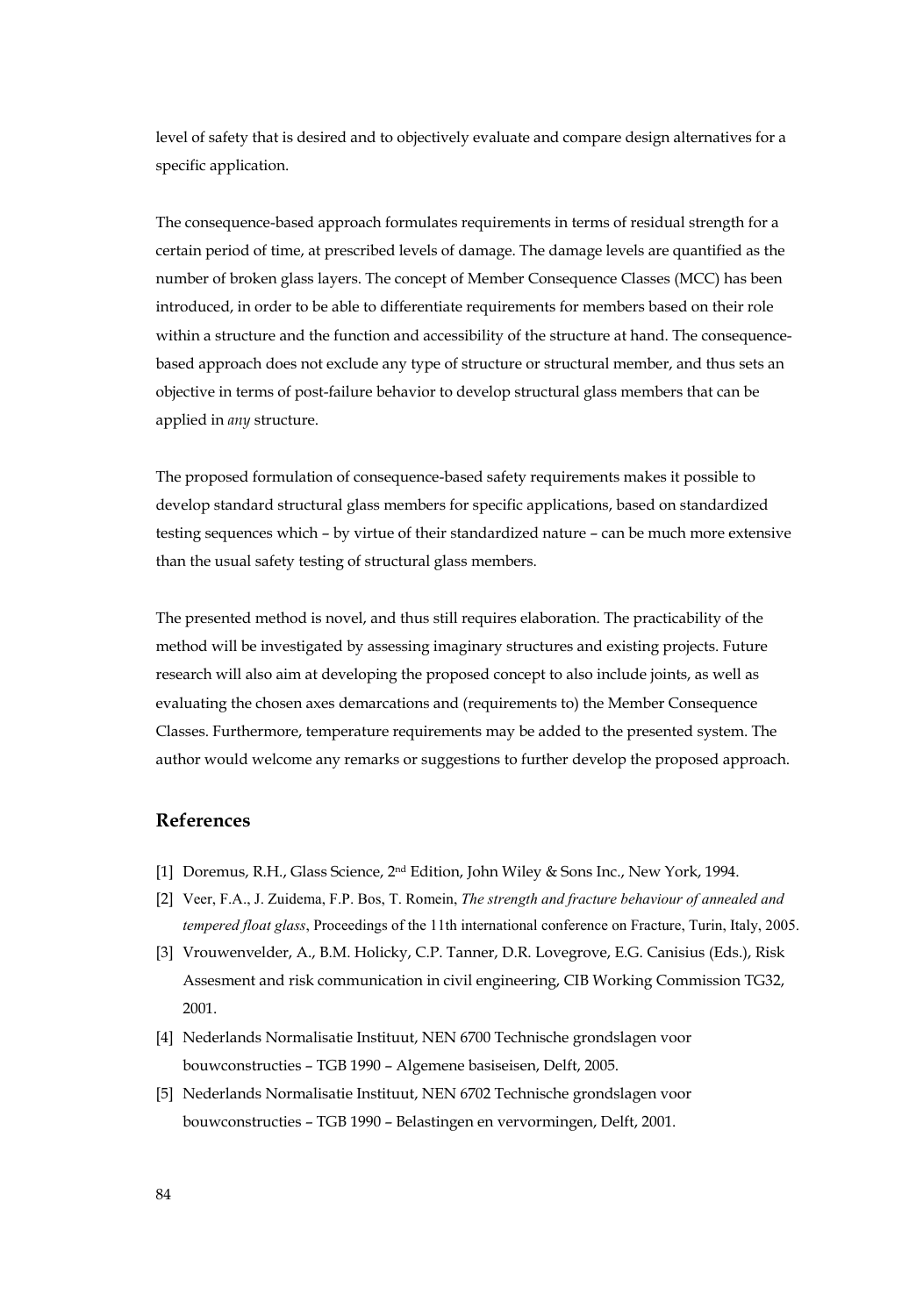- [6] Nederlands Normalisatie Instituut, NEN-EN 1990 Eurocode Grondslag van het constructief ontwerp, Delft, 2002.
- [7] Nederlands Normalisatie Instituut, NEN-EN 1991-1-7 Eurocode 1: Belastingen op constructies – Deel 1-7: Algemene belastingen – Buitengewone belastingen: stootbelastingen en ontploffingen, Delft, 2006.
- [8] Nederlands Normalisatie Instituut, NEN 2608 Vlakglas voor gebouwen Weerstand tegen windbelasting – Eisen en bepalingsmethode, Delft, 1997.
- [9] Nederlands Normalisatie Instituut, 3e Ontwerp NEN 2608-2 Vlakglas voor gebouwen Deel 2: Niet-verticaal geplaatst glas – Weerstand tegen windbelasting, sneeuw, eigen gewicht – Eisen en bepalingsmethode, Delft, 2004.
- [10]Deutsches Institut für Normung, DIN 18008-1 Entwurf Glas im Bauwesen Bemessungsund Konstruktionsregeln – Teil 1: Begriffe und allgemeine Grundlagen, Berlin, 2006.
- [11]Popovic, P.L., W.J. Nugent, *Common causes of structural collapses*, In: IABSE (Ed.), Proceedings of the International conference on Safety, Risk and Reliability – Trends in Engineering, Malta, 2001.
- [12]Standing Committee on structural safety, Structural Safety 1996-99: Review and recommendations, SETO, London, 1999.
- [13]Menzies, J., *Hazards and controlling the risks to structures,* , In: IABSE (Ed.), Proceedings of the International Conference on Safety, Risk and Reliability – Trends in Engineering, Malta, 2001.
- [14]Loughran, P., Falling Glass, Problems and solutions in contemporary architecture, Birkhäuser, Basel, 2003.
- [15]Wagner, E., Glasschades, Kenniscentrum Glas, Gouda, 2006.
- [16]*Verbundsicherheitglas mit SentryGlas Plus erstmals in Europa eingesetzt*, Glas: Architektur und Technik, no. 4, 2002, pp. 51-53.
- [17]Behling, S., Glas Konstruktion und Technologie in der Architektur, Prestel, München, 1999.
- [18]Schober, H., H. Gerber, J. Schneider, *Ein Glashaus für die Therme in Badenweiler*, Stahlbau 73, Heft 11, 2004, pp. 886-892 .
- [19]Palumbo, M., *A new roof fort he XIIIth Century "Loggia de Vicari" (Arquà Petrarca –PD, Italy) based on structural glass trusses: a case study*, Proceedings of the 9th international conference on Architectural and Automotive Glass (GPD), Tampere, Finland, 2005.
- [20]Veer, F.A., H. Rijgersberg, D. Ruytenbeek, P.C. Louter, J. Zuidema, *Composite glass beams, the third chapter*, Proceedings of the 8th international conference on Architectural and Automotive Glass (GPD), Tampere, Finland, 2003.
- [21]Bos, F.P., F.A. Veer, G.J. Hobbelman, P.C. Louter, *Stainless steel reinforced and post-tensioned glass beams*, Proceedings of the 12th International Conference of Experimental Mechanics (ICEM12), Bari,Italy, 2004.